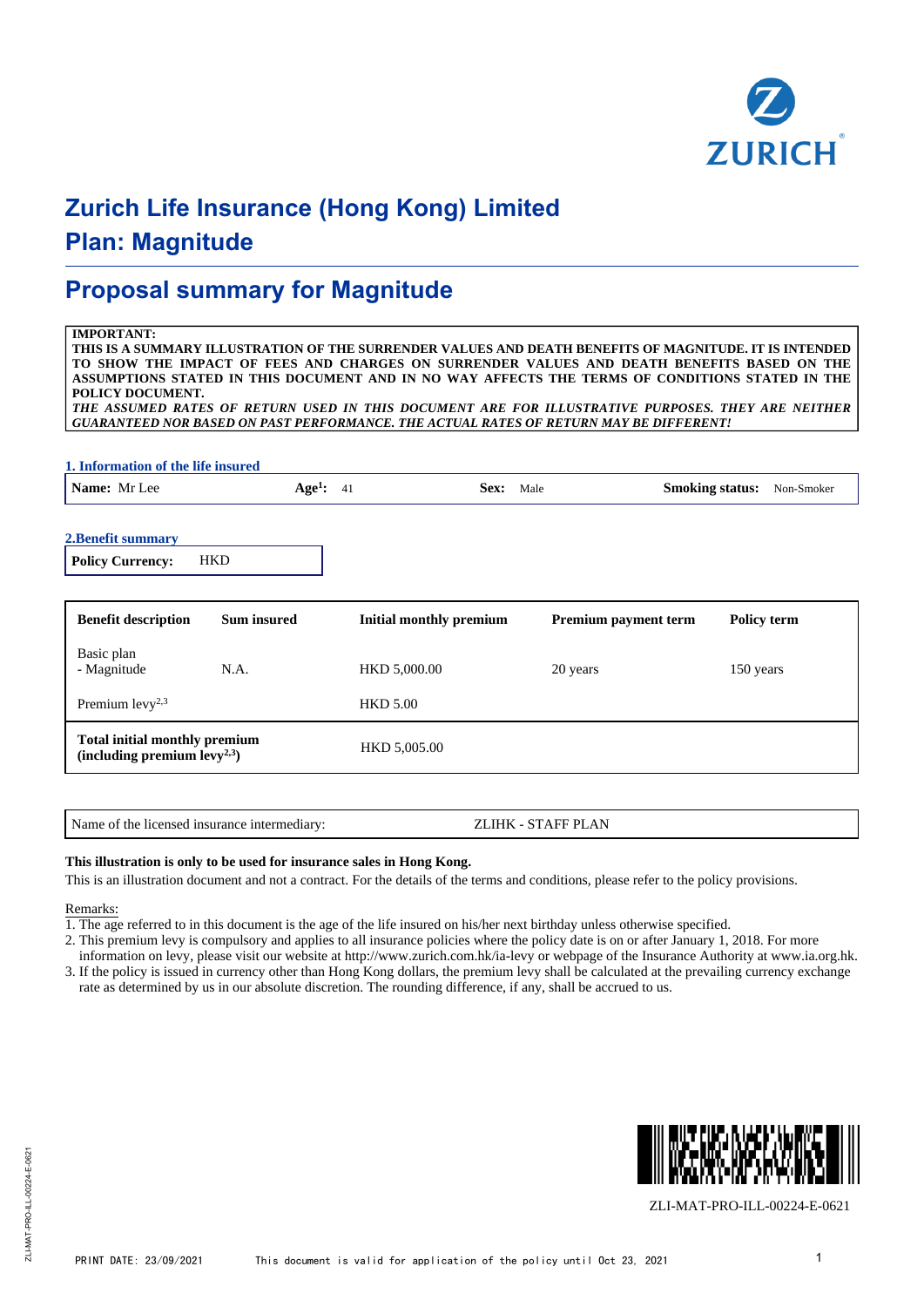

### **Important information**

Unless defined otherwise, terms in this illustrative document which are capitalized shall have the same meanings set out in the product brochure of *Magnitude*

- 1. *Magnitude* **is an investment-linked assurance scheme ("ILAS policy") which is a life insurance policy issued by Zurich Life Insurance (Hong Kong) Limited ("Zurich", "We", "we", "us").**
- 2. **It is not a bank savings product. Your investments are subject to the credit risks of Zurich and other investment risks.** Although your ILAS policy is a life insurance policy, the policy value is linked to the performance of the corresponding underlying fund of the investment choices as selected by you from time to time, and are subject to investment risks and market fluctuation. The policy value and benefits payable may be significantly less than your premiums paid and may not be sufficient for your individual needs.
- 3. **What you are investing in is an ILAS policy. The premium paid by you towards the ILAS policy, and any investments made by Zurich in the underlying funds, will become and remain part of the assets of Zurich. You do not have any rights or ownership over any of those assets. Your recourse is against Zurich only.**
- 4. The premiums received from you will be invested by Zurich into the underlying funds corresponding to the investment choices as selected by you for our asset liability management. However, the Unit(s) allocated to your ILAS policy is notional and is solely for the purpose of determining the policy value and benefits of your ILAS policy.
- 5. **Your potential return on investment is calculated and determined by Zurich with reference to the performance of your selected underlying funds. Besides, your potential return shall be subject to ongoing fees and charges which will continue to be deducted** from the ILAS policy; hence, it may be lower than the return of the corresponding underlying funds. Each of the underlying funds has its own investment profile and associated risks. The underlying funds available for your selection are listed in the investment choices brochure. These underlying funds are authorized by the Securities and Futures Commission pursuant to the Code on Unit Trusts and Mutual Funds. The Securities and Futures Commission's authorization is not a recommendation or endorsement of an underlying fund nor does it guarantee the commercial merits of an underlying fund or its performance. It does not mean the underlying fund is suitable for all investors nor is it an endorsement of its suitability for any particular investor or class of investors.
- 6. **The investment choices available under** *Magnitude* **can have very different features and risk profiles. Some may be of high risk. Corresponding underlying funds of some investment choices are derivative funds where the net derivative exposure may be exceeding 50% or even more than 100% of its net asset value. They may only be suitable for investors who understand the complicated structure of derivative products and their associate risk. You may incur significant loss if you invest in such investment choices. You are strongly advised to exercise caution in relation to such investment choices.**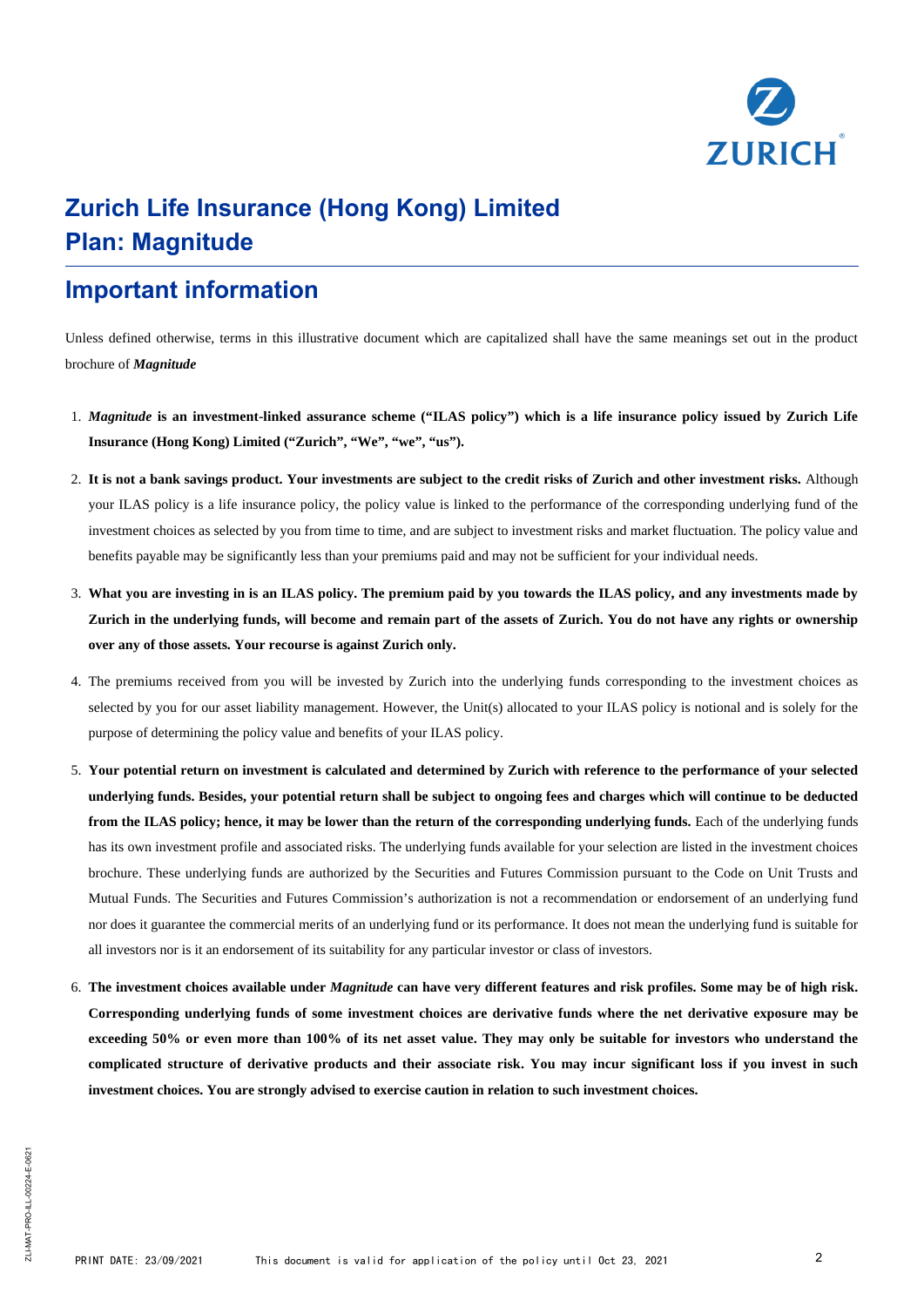

- 7. More importantly, you should be aware of the following regarding your death benefit and the cost of insurance ("insurance charges"):
	- (i) Part of the fees and charges you pay that will be deducted from the value of your ILAS policy will be used to cover the cost of insurance for the life coverage.
	- (ii) The cost of insurance will reduce the amount that may be applied towards investment in the underlying funds selected.
	- (iii) The cost of insurance may increase significantly during the term of your ILAS policy due to factors such as age and investment losses, etc. This may result in significant or even total loss of your premiums paid.
	- (iv) If the value of your ILAS policy becomes insufficient to cover all the ongoing fees and charges, including the cost of insurance, causing the Total Account Value to fall to zero, your ILAS policy may be terminated early and you could lose all your premiums paid and any benefits.
	- (v) You should consult your licensed insurance intermediary for details, such as how the cost of insurance may increase and could impact the value of your ILAS policy.
- 8. This ILAS policy is designed to be held for a long-term period. **Early termination, surrender, partial withdrawal and regular withdrawal from the Accumulation Account, exercising premium holiday or reduction in regular premium of your ILAS policy may result in a significant loss of your investment and premiums paid as well as bonuses awarded (if applicable). Poor performance of the underlying funds may further magnify the investment losses while all fees and charges are still deductible.**
- 9. Investment involves risk. You should not purchase this ILAS policy unless you understand it and your intermediary has explained to you how it is suitable for you. The final decision is yours.
- 10. You should read the offering documents of *Magnitude* and the underlying funds, which can be obtained from your licensed insurance intermediary or Zurich upon request, for details.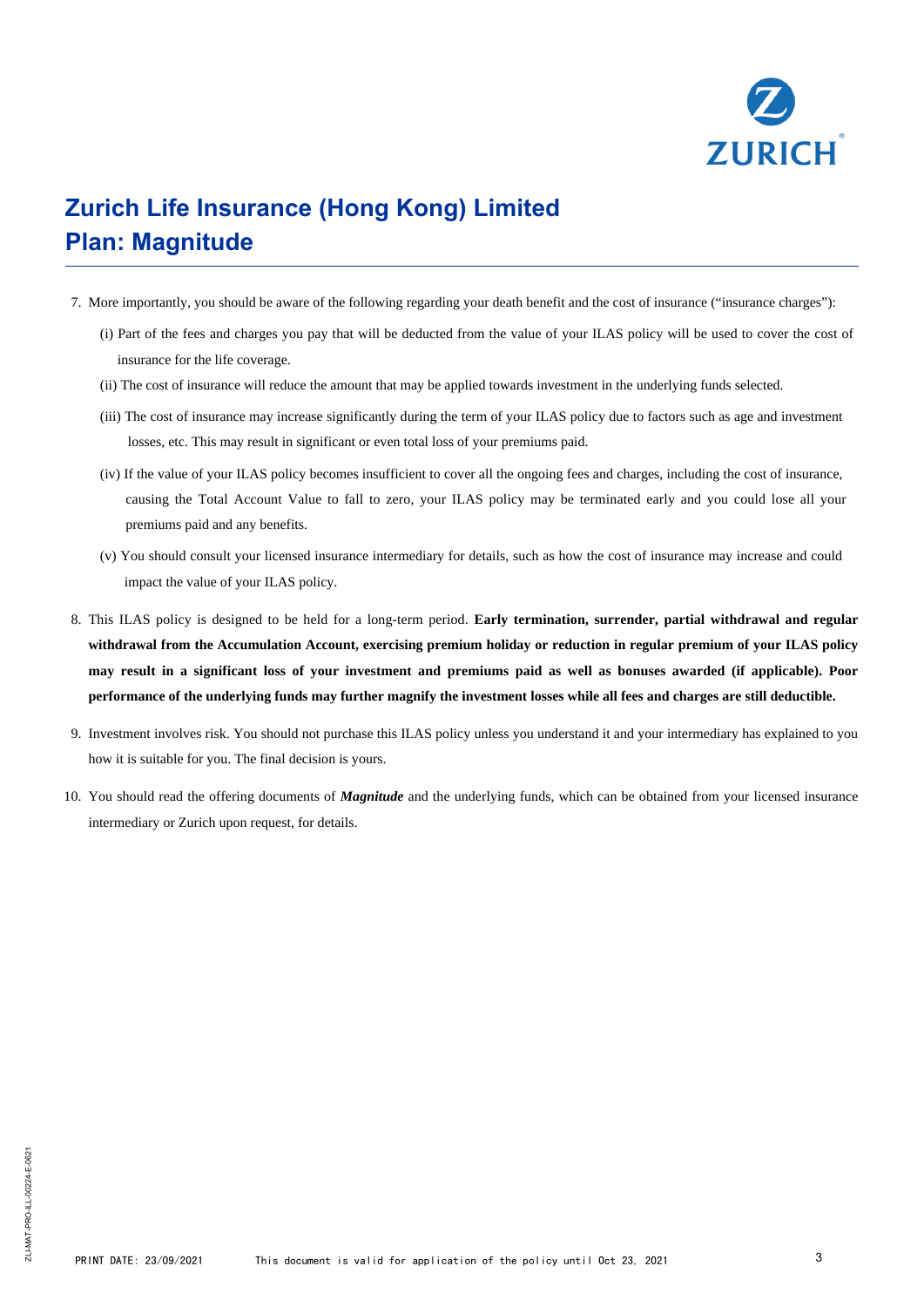

### **Basic plan - Illustration of surrender values and death benefits**

| Name of insurance company:   | Zurich Life Insurance (Hong Kong) Limited |                      |            |  |  |
|------------------------------|-------------------------------------------|----------------------|------------|--|--|
| <b>Premium payment term:</b> | 20 years                                  | Policy term:         | 150 years  |  |  |
| Initial contribution period: | 36 months                                 | <b>Currency:</b>     | <b>HKD</b> |  |  |
| Initial monthly premium:     | HKD 5,000.00                              | <b>Payment mode:</b> | Monthly    |  |  |
|                              |                                           |                      |            |  |  |

#### **THE ASSUMED RATES USED BELOW ARE FOR ILLUSTRATIVE PURPOSES. THEY ARE NEITHER GUARANTEED NOR BASED ON PAST PERFORMANCE. THE ACTUAL RETURN MAY BE DIFFERENT!**

**IMPORTANT:** THIS IS A SUMMARY ILLUSTRATION OF THE SURRENDER VALUES AND DEATH BENEFITS OF MAGNITUDE. IT IS INTENDED TO SHOW THE IMPACT OF FEES AND CHARGES ON SURRENDER VALUES AND DEATH BENEFITS BASED ON THE ASSUMPTIONS STATED BELOW AND IN NO WAY AFFECTS THE TERMS AND CONDITIONS STATED IN THE POLICY DOCUMENT.

#### **Basic Plan – Projected surrender values with monthly regular premium of HKD 5,000.00 for 20 years**

|                    |                    |                                               | Projected surrender values                                |                                                           |                                                           |
|--------------------|--------------------|-----------------------------------------------|-----------------------------------------------------------|-----------------------------------------------------------|-----------------------------------------------------------|
| End of policy year | Total premium paid | Assuming net<br>rate of return of<br>0% p.a.1 | Assuming net<br>rate of return of<br>3% p.a. <sup>1</sup> | Assuming net<br>rate of return of<br>6% p.a. <sup>1</sup> | Assuming net<br>rate of return of<br>9% p.a. <sup>1</sup> |
| 1                  | 60,000             | 31.427                                        | 31.929                                                    | 32,427                                                    | 32,921                                                    |
| $\overline{c}$     | 120,000            | 71,405                                        | 73,600                                                    | 75,813                                                    | 78,048                                                    |
| 3                  | 180,000            | 119,404                                       | 124,853                                                   | 130,427                                                   | 136,157                                                   |
| $\overline{4}$     | 240,000            | 171,374                                       | 181,065                                                   | 191,130                                                   | 201,609                                                   |
| 5                  | 300,000            | 221,533                                       | 236,854                                                   | 253,004                                                   | 270,033                                                   |
| 10                 | 600,000            | 515,815                                       | 591,118                                                   | 676,561                                                   | 774.895                                                   |
| 15                 | 900,000            | 762,693                                       | 946,785                                                   | 1,175,359                                                 | 1,467,738                                                 |
| 20                 | 1,200,000          | 1,091,023                                     | 1,452,326                                                 | 1,940,632                                                 | 2,631,096                                                 |
| 25                 | 1,200,000          | 999.685                                       | 1,555,454                                                 | 2,399,272                                                 | 3,740,040                                                 |
| 30                 | 1,200,000          | 901,554                                       | 1,663,902                                                 | 2,962,738                                                 | 5,309,982                                                 |
| 35                 | 1,200,000          | 783,412                                       | 1,775,815                                                 | 3,650,115                                                 | 7,521,587                                                 |
| 40                 | 1,200,000          | 613,634                                       | 1,887,583                                                 | 4,478,762                                                 | 10,611,191                                                |
| 45                 | 1,200,000          | 310,785                                       | 1,993,195                                                 | 5,459,400                                                 | 14,871,481                                                |
| 50                 | 1,200,000          | $\Omega$                                      | 2,059,883                                                 | 6,512,997                                                 | 20,398,271                                                |
| 55                 | 1,200,000          | $\overline{0}$                                | 2,067,855                                                 | 7,547,476                                                 | 27,177,992                                                |
| 60                 | 1,200,000          | $\overline{0}$                                | 1,973,861                                                 | 8,316,513                                                 | 34,431,828                                                |
| 50<br>(at age 91)  | 1,200,000          | $\theta$                                      | 2,059,883                                                 | 6,512,997                                                 | 20,398,271                                                |
| 55<br>(at age 96)  | 1,200,000          | $\mathbf{0}$                                  | 2,067,855                                                 | 7,547,476                                                 | 27,177,992                                                |
| 60<br>(at age 101) | 1,200,000          | $\mathbf{0}$                                  | 1,973,861                                                 | 8,316,513                                                 | 34,431,828                                                |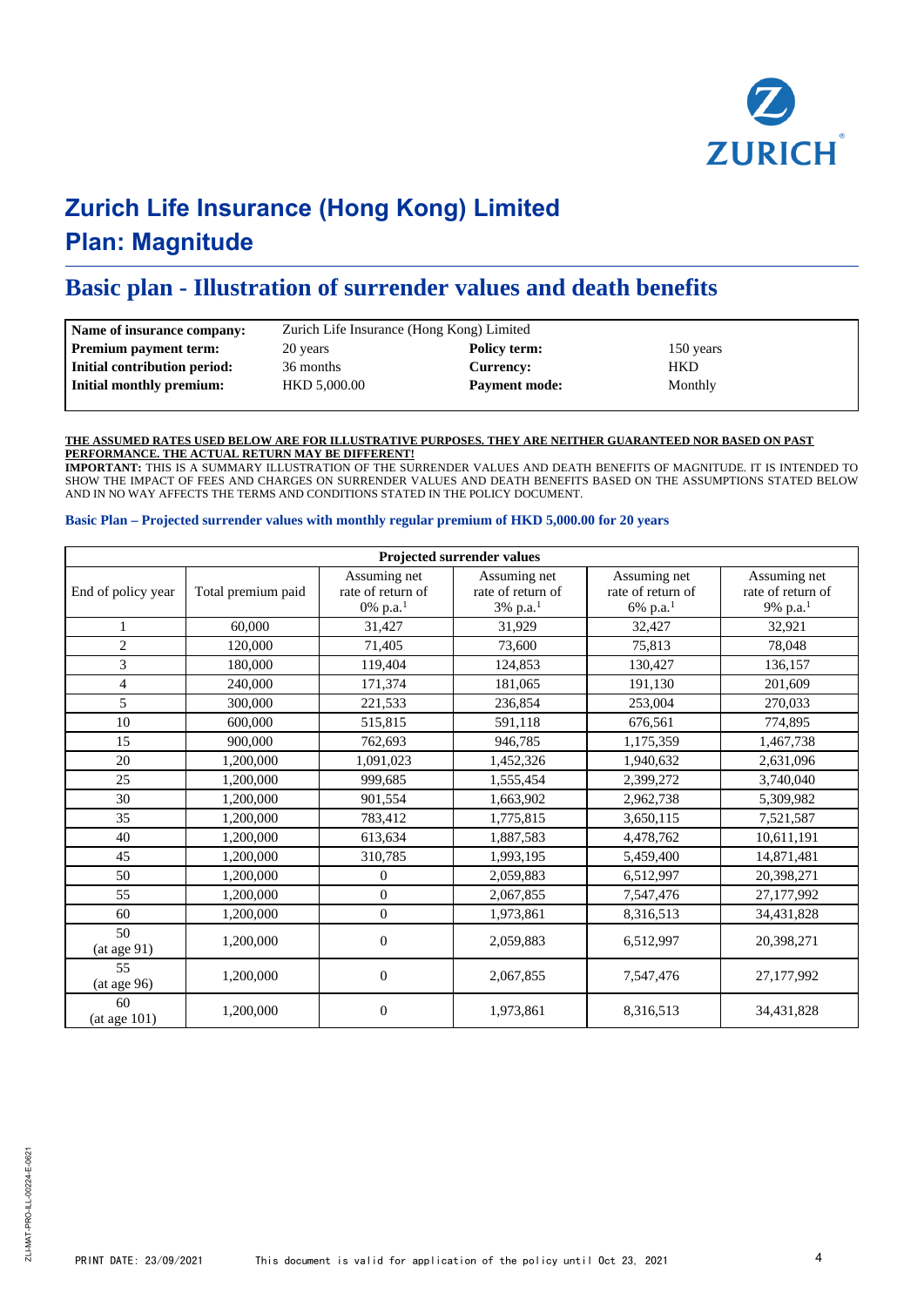

### **Basic plan - Illustration of surrender values and death benefits**

| Name of insurance company:   | Zurich Life Insurance (Hong Kong) Limited |                      |            |  |  |
|------------------------------|-------------------------------------------|----------------------|------------|--|--|
| <b>Premium payment term:</b> | 20 years                                  | Policy term:         | 150 years  |  |  |
| Initial contribution period: | 36 months                                 | <b>Currency:</b>     | <b>HKD</b> |  |  |
| Initial monthly premium:     | HKD 5,000.00                              | <b>Payment mode:</b> | Monthly    |  |  |

#### **Basic Plan – Projected death benefits with monthly regular premium of HKD 5,000.00 for 20 years**

|                    | Projected death benefits |                                                           |                                                           |                                                           |                                                           |  |  |  |
|--------------------|--------------------------|-----------------------------------------------------------|-----------------------------------------------------------|-----------------------------------------------------------|-----------------------------------------------------------|--|--|--|
| End of policy year | Total premium paid       | Assuming net<br>rate of return of<br>0% p.a. <sup>1</sup> | Assuming net<br>rate of return of<br>3% p.a. <sup>1</sup> | Assuming net<br>rate of return of<br>6% p.a. <sup>1</sup> | Assuming net<br>rate of return of<br>9% p.a. <sup>1</sup> |  |  |  |
| $\mathbf{1}$       | 60,000                   | 60,547                                                    | 61,516                                                    | 62,475                                                    | 63,427                                                    |  |  |  |
| $\overline{2}$     | 120,000                  | 120,000                                                   | 120,374                                                   | 123,993                                                   | 127,649                                                   |  |  |  |
| 3                  | 180,000                  | 180,000                                                   | 180,000                                                   | 184,567                                                   | 192,675                                                   |  |  |  |
| 4                  | 240,000                  | 240,000                                                   | 240,000                                                   | 246,144                                                   | 260,486                                                   |  |  |  |
| 5                  | 300,000                  | 300,000                                                   | 300,000                                                   | 310,436                                                   | 332,968                                                   |  |  |  |
| 10                 | 600,000                  | 600,000                                                   | 622,640                                                   | 712,817                                                   | 816,638                                                   |  |  |  |
| 15                 | 900,000                  | 900,000                                                   | 994,124                                                   | 1,234,127                                                 | 1,541,124                                                 |  |  |  |
| 20                 | 1.200.000                | 1,200,000                                                 | 1,524,942                                                 | 2,037,663                                                 | 2,762,650                                                 |  |  |  |
| 25                 | 1,200,000                | 1,200,000                                                 | 1,633,227                                                 | 2,519,236                                                 | 3,927,042                                                 |  |  |  |
| 30                 | 1,200,000                | 1,200,000                                                 | 1,747,097                                                 | 3,110,875                                                 | 5,575,481                                                 |  |  |  |
| 35                 | 1,200,000                | 1,200,000                                                 | 1,864,606                                                 | 3,832,620                                                 | 7,897,666                                                 |  |  |  |
| 40                 | 1,200,000                | 1,200,000                                                 | 1,981,962                                                 | 4,702,700                                                 | 11,141,751                                                |  |  |  |
| 45                 | 1,200,000                | 1,200,000                                                 | 2,092,855                                                 | 5,732,370                                                 | 15,615,055                                                |  |  |  |
| 50                 | 1,200,000                | $\overline{0}$                                            | 2,162,877                                                 | 6,838,647                                                 | 21,418,184                                                |  |  |  |
| 55                 | 1,200,000                | $\Omega$                                                  | 2,171,248                                                 | 7,924,850                                                 | 28,536,892                                                |  |  |  |
| 60                 | 1,200,000                | $\overline{0}$                                            | 2,072,554                                                 | 8,732,339                                                 | 36,153,419                                                |  |  |  |
| 50<br>(at age 91)  | 1,200,000                | $\mathbf{0}$                                              | 2,162,877                                                 | 6,838,647                                                 | 21,418,184                                                |  |  |  |
| 55<br>(at age 96)  | 1,200,000                | $\mathbf{0}$                                              | 2,171,248                                                 | 7,924,850                                                 | 28,536,892                                                |  |  |  |
| 60<br>(at age 101) | 1,200,000                | $\mathbf{0}$                                              | 2,072,554                                                 | 8,732,339                                                 | 36,153,419                                                |  |  |  |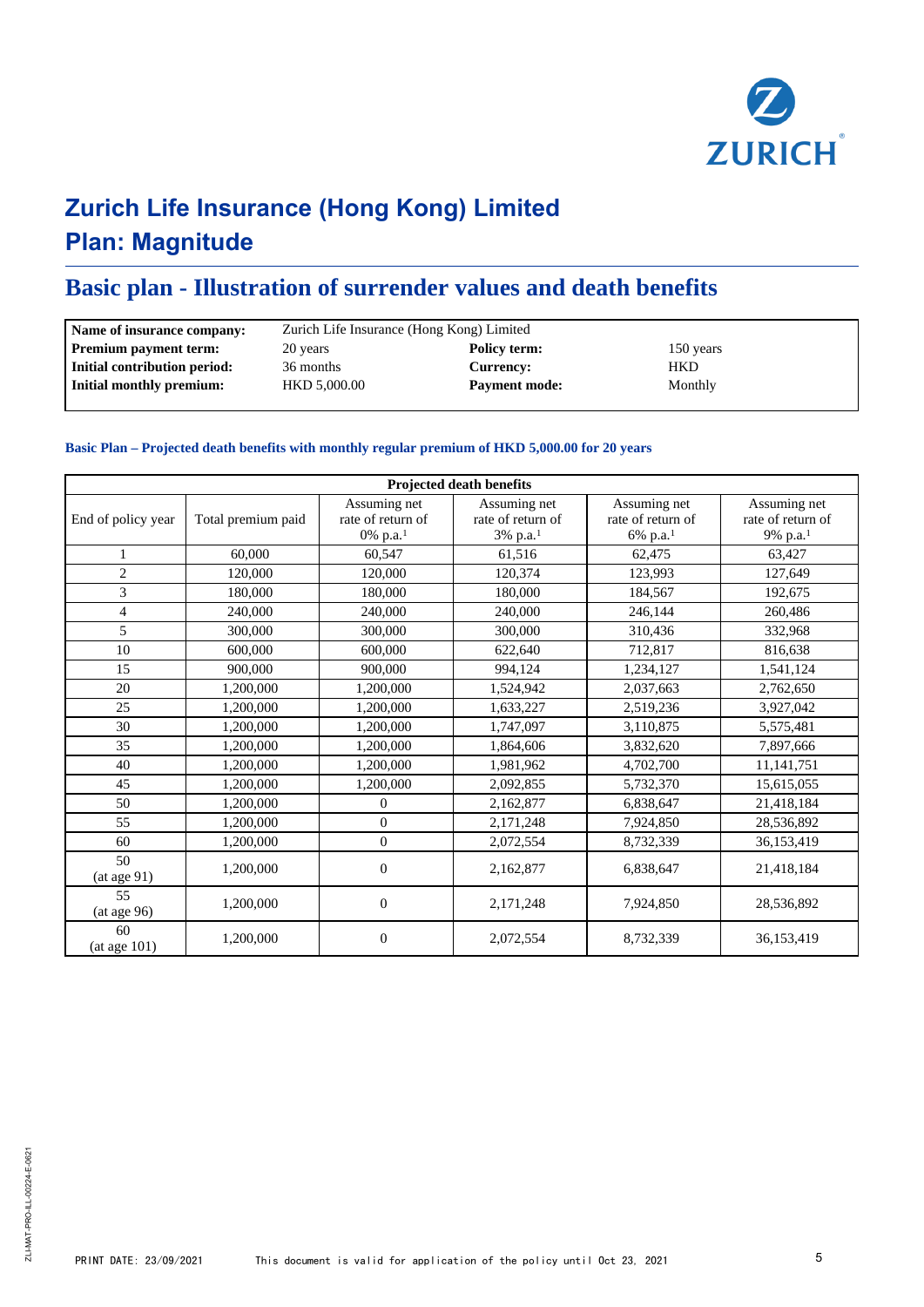

### **Basic plan - Illustration of surrender values and death benefits**

#### **Explanation notes**

- 1. The Surrender Values and Death Benefits shown in the above illustration are calculated based on the net rates of return. However, the net rates of return are net of any underlying fund charges levied by fund houses which vary with different underlying funds. Assuming the underlying fund charges are 1.50% p.a., the gross rates of return on the underlying assets of the underlying funds used in this illustration are therefore 1.50% p.a., 4.50% p.a., 7.50% p.a. and 10.50% p.a. respectively. For details of underlying fund charges, please refer to the offering documents of the underlying funds. Please note that this illustration might not be relevant to the actual rates of return, which depend on your chosen investment choices. Please consult your licensed insurance intermediary for further details. If you select any investment choices linked to a money market fund or a fixed income fund, the above returns in the growth scenarios would be considered higher in many cases and unlikely to be achieved should low interest rate environment persists. You are strongly encouraged to consult your financial professional who could provide further information on these underlying funds - both for your initial and subsequent investment choices selections.
- 2. Welcome bonus, loyalty bonus and fees and charges have been reflected in the surrender values and death benefits illustrated above. In the event of policy cancellation within the cooling-off period, you will not be entitled to any bonus. In the event of lapsation or surrender within the Welcome Bonus Claw-Back Period or any premium due within the Welcome Bonus Claw-Back Period is not fully paid: or the life insured is suicided in the first policy year with no contingent life insured assigned, the original amount of welcome bonus credited will be clawed back by us. Surrender charge will be applied to the remaining balance of account value after the claw-back. Please refer to the product brochure for the details for welcome bonus, loyalty bonus and fees and charges of the ILAS policy.
- 3. When reviewing this illustration, please bear in mind that the cost of living is likely to be higher in the future than it is today due to inflation.
- 4. The above figures assume that (i) regular premiums due are paid in full on time; (ii) no reduction in regular premium; and (iii) no withdrawal has been made.

**Under the assumed net rate of return at 0% p.a., your ILAS policy will remain in force up to an attained age of 88. The ILAS policy will be terminated afterwards. Your ILAS policy may also be terminated under other adverse investment scenarios. If the actual investment return is below the above assumed net rate of return, the ILAS policy may be terminated earlier than above attained age(s). You could lose all your premiums paid and benefits accrued if any condition of automatic early termination is triggered.**

#### **Warning**

- *You should only invest in this product if you intend to pay the premium for the whole of your chosen premium payment term.*
- *Should you terminate this ILAS policy early or cease paying premiums early, you may suffer a significant loss.*
- *Your ILAS policy may be terminated if the account value is insufficient to pay the fees and charges.*

| <b>Declaration</b>                                                                                                      |               |  |  |  |  |  |
|-------------------------------------------------------------------------------------------------------------------------|---------------|--|--|--|--|--|
| I confirm having read and understood the information provided in this illustration and received the principle brochure. |               |  |  |  |  |  |
| Name of the applicant:                                                                                                  | <b>Mr Lee</b> |  |  |  |  |  |
| Signature:<br>Date:                                                                                                     |               |  |  |  |  |  |
|                                                                                                                         |               |  |  |  |  |  |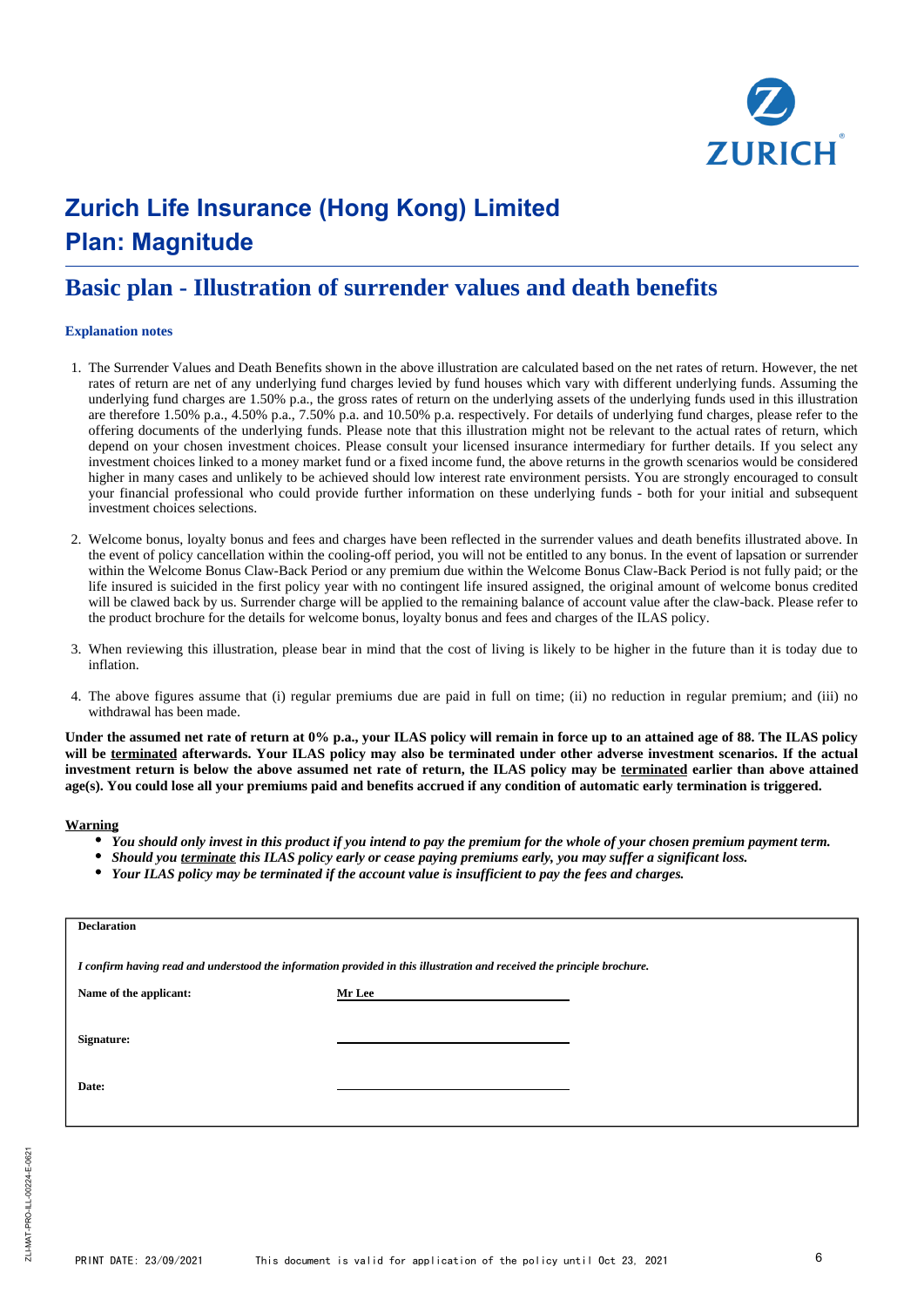

### **Basic plan - Supplementary illustration of total account values, surrender values and death benefits**

| Name of insurance company:   | Zurich Life Insurance (Hong Kong) Limited |                      |           |  |  |
|------------------------------|-------------------------------------------|----------------------|-----------|--|--|
| <b>Premium payment term:</b> | 20 years                                  | Policy term:         | 150 years |  |  |
| Initial contribution period: | 36 months                                 | Currency:            | HKD       |  |  |
| Initial monthly premium:     | HKD 5,000.00                              | <b>Payment mode:</b> | Monthly   |  |  |

#### **THE ASSUMED RATES USED BELOW ARE FOR ILLUSTRATIVE PURPOSES. THEY ARE NEITHER GUARANTEED NOR BASED ON PAST PERFORMANCE. THE ACTUAL RETURN MAY BE DIFFERENT!**

**IMPORTANT:** THIS IS A SUPPLEMENTARY ILLUSTRATION OF THE TOTAL ACCOUNT VALUES, SURRENDER VALUES AND DEATH BENEFITS OF MAGNITUDE. IT IS INTENDED TO SHOW THE IMPACT OF FEES AND CHARGES ON THE TOTAL ACCOUNT VALUES, SURRENDER VALUES AND DEATH BENEFITS BASED ON THE ASSUMPTIONS STATED BELOW AND IN NO WAY AFFECTS THE TERMS AND CONDITIONS STATED IN THE POLICY DOCUMENT.

#### **Basic Plan – Projected total account values with monthly regular premium of HKD 5,000.00 for 20 years**

|                          |     |                       |                                 | Projected total account values                            |                                                           |                                                           |                                                           |
|--------------------------|-----|-----------------------|---------------------------------|-----------------------------------------------------------|-----------------------------------------------------------|-----------------------------------------------------------|-----------------------------------------------------------|
| End of<br>policy<br>year | Age | Total premium<br>paid | Amount of<br>withdrawal<br>made | Assuming net<br>rate of return of<br>0% p.a. <sup>1</sup> | Assuming net<br>rate of return of<br>3% p.a. <sup>1</sup> | Assuming net<br>rate of return of<br>6% p.a. <sup>1</sup> | Assuming net<br>rate of return of<br>9% p.a. <sup>1</sup> |
| 1                        | 42  | 60,000                | $\theta$                        | 57,664                                                    | 58,586                                                    | 59,500                                                    | 60,406                                                    |
| $\overline{2}$           | 43  | 120,000               | $\overline{0}$                  | 111,223                                                   | 114,642                                                   | 118,089                                                   | 121,570                                                   |
| 3                        | 44  | 180,000               | $\overline{0}$                  | 160,922                                                   | 168,266                                                   | 175,778                                                   | 183,500                                                   |
| $\overline{4}$           | 45  | 240,000               | $\boldsymbol{0}$                | 208,764                                                   | 221,334                                                   | 234,422                                                   | 248,082                                                   |
| 5                        | 46  | 300,000               | $\overline{0}$                  | 256,284                                                   | 275,403                                                   | 295,653                                                   | 317,113                                                   |
| 6                        | 47  | 360,000               | $\overline{0}$                  | 303,436                                                   | 330,476                                                   | 359,575                                                   | 390,905                                                   |
| 7                        | 48  | 420,000               | $\theta$                        | 350,179                                                   | 386,558                                                   | 426,297                                                   | 469,794                                                   |
| 8                        | 49  | 480,000               | $\theta$                        | 396,474                                                   | 443,657                                                   | 495,932                                                   | 554,140                                                   |
| 9                        | 50  | 540,000               | $\overline{0}$                  | 442,285                                                   | 501,779                                                   | 568,597                                                   | 644,325                                                   |
| 10                       | 51  | 600,000               | $\overline{0}$                  | 517,328                                                   | 592,990                                                   | 678,874                                                   | 777,750                                                   |
| 11                       | 52  | 660,000               | $\overline{0}$                  | 568,181                                                   | 661,804                                                   | 769,902                                                   | 897,008                                                   |
| 12                       | 53  | 720,000               | $\theta$                        | 618,150                                                   | 731,580                                                   | 864,892                                                   | 1,024,980                                                 |
| 13                       | 54  | 780,000               | $\theta$                        | 667,230                                                   | 802,329                                                   | 964,013                                                   | 1,162,299                                                 |
| 14                       | 55  | 840,000               | $\overline{0}$                  | 715,414                                                   | 874,060                                                   | 1,067,441                                                 | 1,309,643                                                 |
| 15                       | 56  | 900,000               | $\overline{0}$                  | 762,693                                                   | 946,785                                                   | 1,175,359                                                 | 1,467,738                                                 |
| 16                       | 57  | 960,000               | $\overline{0}$                  | 809,056                                                   | 1,020,512                                                 | 1,287,955                                                 | 1,637,360                                                 |
| 17                       | 58  | 1,020,000             | $\overline{0}$                  | 854,488                                                   | 1,095,250                                                 | 1,405,426                                                 | 1,819,342                                                 |
| 18                       | 59  | 1,080,000             | $\overline{0}$                  | 898,969                                                   | 1,171,007                                                 | 1,527,976                                                 | 2,014,575                                                 |
| 19                       | 60  | 1,140,000             | $\overline{0}$                  | 942,477                                                   | 1,247,791                                                 | 1,655,815                                                 | 2,224,009                                                 |
| 20                       | 61  | 1,200,000             | $\overline{0}$                  | 1,091,023                                                 | 1,452,326                                                 | 1,940,632                                                 | 2,631,096                                                 |
| 21                       | 62  | 1,200,000             | $\overline{0}$                  | 1,073,009                                                 | 1,472,496                                                 | 2,024,892                                                 | 2,823,034                                                 |
| 22                       | 63  | 1,200,000             | $\overline{0}$                  | 1,054,905                                                 | 1,492,897                                                 | 2,112,741                                                 | 3,028,873                                                 |
| 23                       | 64  | 1,200,000             | $\overline{0}$                  | 1,036,675                                                 | 1,513,526                                                 | 2,204,322                                                 | 3,249,604                                                 |
| 24                       | 65  | 1,200,000             | $\overline{0}$                  | 1,018,283                                                 | 1,534,380                                                 | 2,299,782                                                 | 3,486,283                                                 |
| 25                       | 66  | 1,200,000             | $\overline{0}$                  | 999,685                                                   | 1,555,454                                                 | 2,399,272                                                 | 3,740,040                                                 |
| 26                       | 67  | 1,200,000             | $\overline{0}$                  | 980,836                                                   | 1,576,745                                                 | 2,502,951                                                 | 4,012,081                                                 |
| 27                       | 68  | 1,200,000             | $\boldsymbol{0}$                | 961,680                                                   | 1,598,246                                                 | 2,610,979                                                 | 4,303,693                                                 |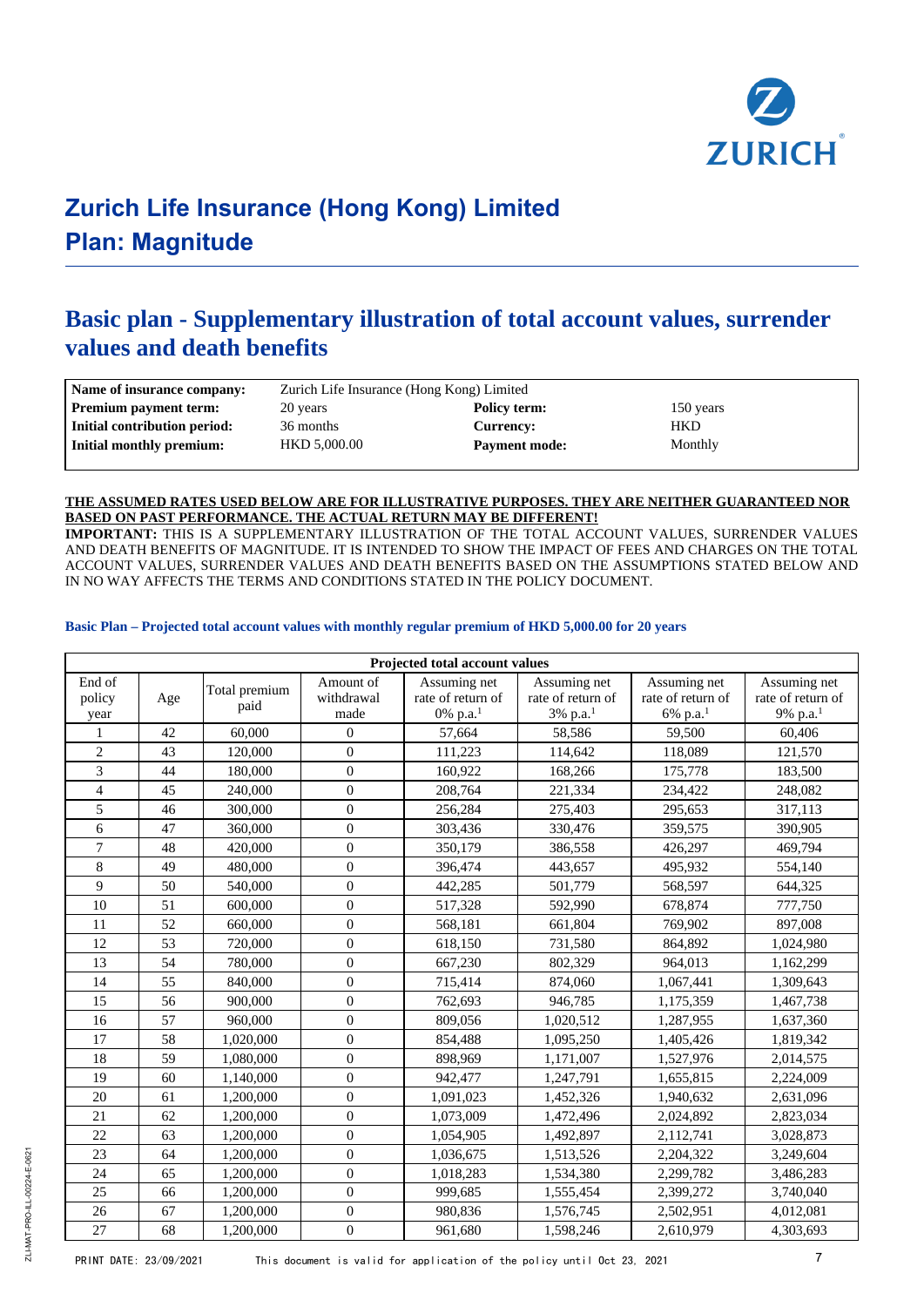

### **Basic plan - Supplementary illustration of total account values, surrender values and death benefits**

| Name of insurance company:   | Zurich Life Insurance (Hong Kong) Limited |                      |           |  |  |
|------------------------------|-------------------------------------------|----------------------|-----------|--|--|
| <b>Premium payment term:</b> | 20 years                                  | Policy term:         | 150 years |  |  |
| Initial contribution period: | 36 months                                 | <b>Currency:</b>     | HKD       |  |  |
| Initial monthly premium:     | HKD 5,000.00                              | <b>Payment mode:</b> | Monthly   |  |  |
|                              |                                           |                      |           |  |  |

#### **Basic Plan – Projected total account values with monthly regular premium of HKD 5,000.00 for 20 years**

|                          | Projected total account values |                       |                                 |                                               |                                                           |                                                           |                                                           |  |
|--------------------------|--------------------------------|-----------------------|---------------------------------|-----------------------------------------------|-----------------------------------------------------------|-----------------------------------------------------------|-----------------------------------------------------------|--|
| End of<br>policy<br>year | Age                            | Total premium<br>paid | Amount of<br>withdrawal<br>made | Assuming net<br>rate of return of<br>0% p.a.1 | Assuming net<br>rate of return of<br>3% p.a. <sup>1</sup> | Assuming net<br>rate of return of<br>6% p.a. <sup>1</sup> | Assuming net<br>rate of return of<br>9% p.a. <sup>1</sup> |  |
| 28                       | 69                             | 1,200,000             | $\Omega$                        | 942,150                                       | 1,619,951                                                 | 2,723,517                                                 | 4,616,243                                                 |  |
| $\overline{29}$          | $\overline{70}$                | 1,200,000             | $\theta$                        | 922,151                                       | 1,641,843                                                 | 2,840,721                                                 | 4,951,169                                                 |  |
| 30                       | 71                             | 1,200,000             | $\boldsymbol{0}$                | 901,554                                       | 1,663,902                                                 | 2,962,738                                                 | 5,309,982                                                 |  |
| $\overline{31}$          | 72                             | 1,200,000             | $\mathbf{0}$                    | 880,190                                       | 1,686,098                                                 | 3,089,706                                                 | 5,694,264                                                 |  |
| 32                       | 73                             | 1,200,000             | $\boldsymbol{0}$                | 857,908                                       | 1,708,415                                                 | 3,221,783                                                 | 6,105,726                                                 |  |
| 33                       | 74                             | 1,200,000             | $\mathbf{0}$                    | 834,515                                       | 1,730,827                                                 | 3,359,116                                                 | 6,546,162                                                 |  |
| 34                       | 75                             | 1,200,000             | $\boldsymbol{0}$                | 809,777                                       | 1,753,304                                                 | 3,501,849                                                 | 7,017,457                                                 |  |
| 35                       | 76                             | 1,200,000             | $\mathbf{0}$                    | 783,412                                       | 1,775,815                                                 | 3,650,115                                                 | 7,521,587                                                 |  |
| 36                       | 77                             | 1,200,000             | $\mathbf{0}$                    | 755,078                                       | 1,798,321                                                 | 3,804,036                                                 | 8,060,615                                                 |  |
| 37                       | 78                             | 1,200,000             | $\overline{0}$                  | 724,355                                       | 1,820,778                                                 | 3,963,720                                                 | 8,636,688                                                 |  |
| 38                       | 79                             | 1,200,000             | $\mathbf{0}$                    | 690,726                                       | 1,843,136                                                 | 4,129,258                                                 | 9,252,027                                                 |  |
| 39                       | 80                             | 1,200,000             | $\theta$                        | 653,550                                       | 1,865,338                                                 | 4,300,716                                                 | 9,908,920                                                 |  |
| 40                       | 81                             | 1,200,000             | $\overline{0}$                  | 613,634                                       | 1,887,583                                                 | 4,478,762                                                 | 10,611,191                                                |  |
| 41                       | 82                             | 1,200,000             | $\boldsymbol{0}$                | 568,768                                       | 1,909,571                                                 | 4,662,903                                                 | 11,360,127                                                |  |
| 42                       | 83                             | 1,200,000             | $\boldsymbol{0}$                | 517,784                                       | 1,931,223                                                 | 4,853,126                                                 | 12,158,192                                                |  |
| 43                       | 84                             | 1,200,000             | $\boldsymbol{0}$                | 459,185                                       | 1,952,447                                                 | 5,049,371                                                 | 13,007,843                                                |  |
| 44                       | 85                             | 1,200,000             | $\theta$                        | 391,032                                       | 1,973,143                                                 | 5,251,522                                                 | 13,911,496                                                |  |
| 45                       | 86                             | 1,200,000             | $\boldsymbol{0}$                | 310,785                                       | 1,993,195                                                 | 5,459,400                                                 | 14,871,481                                                |  |
| 46                       | 87                             | 1,200,000             | $\overline{0}$                  | 223,746                                       | 2,013,379                                                 | 5,675,306                                                 | 15,897,149                                                |  |
| 47                       | 88                             | 1,200,000             | $\mathbf{0}$                    | 62,630                                        | 2,027,444                                                 | 5,881,407                                                 | 16,940,718                                                |  |
| 48                       | 89                             | 1,200,000             | $\boldsymbol{0}$                | $\mathbf{0}$                                  | 2,039,719                                                 | 6,089,357                                                 | 18,036,099                                                |  |
| 49                       | 90                             | 1,200,000             | $\mathbf{0}$                    | $\Omega$                                      | 2,049,940                                                 | 6,298,118                                                 | 19,182,386                                                |  |
| 50                       | 91                             | 1,200,000             | $\mathbf{0}$                    | $\mathbf{0}$                                  | 2,059,883                                                 | 6,512,997                                                 | 20,398,271                                                |  |
| 51                       | 92                             | 1,200,000             | $\mathbf{0}$                    | $\mathbf{0}$                                  | 2,067,425                                                 | 6,727,238                                                 | 21,665,558                                                |  |
| 52                       | 93                             | 1,200,000             | $\mathbf{0}$                    | $\mathbf{0}$                                  | 2,072,240                                                 | 6,939,301                                                 | 22,981,028                                                |  |
| 53                       | 94                             | 1,200,000             | $\overline{0}$                  | $\mathbf{0}$                                  | 2,073,973                                                 | 7,147,388                                                 | 24,340,064                                                |  |
| 54                       | 95                             | 1,200,000             | $\boldsymbol{0}$                | $\mathbf{0}$                                  | 2,072,238                                                 | 7,349,413                                                 | 25,736,392                                                |  |
| 55                       | 96                             | 1,200,000             | $\mathbf{0}$                    | $\mathbf{0}$                                  | 2,067,855                                                 | 7,547,476                                                 | 27,177,992                                                |  |
| 56                       | 97                             | 1,200,000             | $\boldsymbol{0}$                | $\mathbf{0}$                                  | 2,059,291                                                 | 7,735,136                                                 | 28,642,058                                                |  |
| 57                       | 98                             | 1,200,000             | $\boldsymbol{0}$                | $\boldsymbol{0}$                              | 2,046,090                                                 | 7,909,400                                                 | 30,116,219                                                |  |
| 58                       | 99                             | 1,200,000             | $\mathbf{0}$                    | $\mathbf{0}$                                  | 2,027,776                                                 | 8,066,917                                                 | 31,585,307                                                |  |
| 59                       | 100                            | 1,200,000             | $\boldsymbol{0}$                | $\boldsymbol{0}$                              | 2,003,863                                                 | 8,203,974                                                 | 33,031,054                                                |  |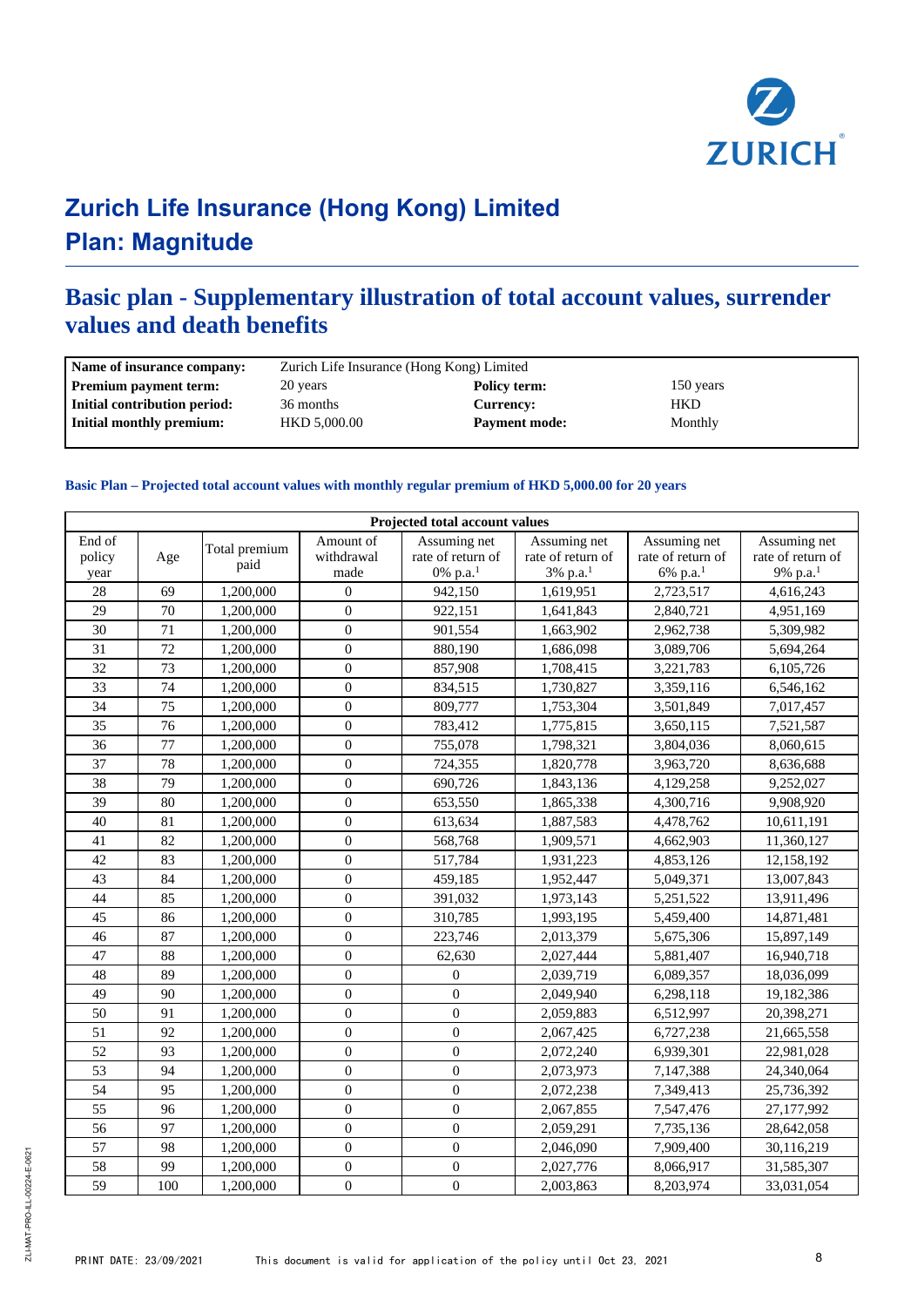

### **Basic plan - Supplementary illustration of total account values, surrender values and death benefits**

| Name of insurance company:   | Zurich Life Insurance (Hong Kong) Limited |                      |            |  |  |
|------------------------------|-------------------------------------------|----------------------|------------|--|--|
| <b>Premium payment term:</b> | 20 years                                  | Policy term:         | 150 years  |  |  |
| Initial contribution period: | 36 months                                 | Currency:            | <b>HKD</b> |  |  |
| Initial monthly premium:     | HKD 5,000.00                              | <b>Payment mode:</b> | Monthly    |  |  |
|                              |                                           |                      |            |  |  |

#### **Basic Plan – Projected total account values with monthly regular premium of HKD 5,000.00 for 20 years**

| <b>Projected total account values</b> |     |                       |                                 |                                                            |                                                              |                                                              |                                                           |
|---------------------------------------|-----|-----------------------|---------------------------------|------------------------------------------------------------|--------------------------------------------------------------|--------------------------------------------------------------|-----------------------------------------------------------|
| End of<br>policy<br>vear              | Age | Total premium<br>paid | Amount of<br>withdrawal<br>made | Assuming net<br>rate of return of<br>0\% p.a. <sup>1</sup> | Assuming net<br>rate of return of<br>$3\%$ p.a. <sup>1</sup> | Assuming net<br>rate of return of<br>$6\%$ p.a. <sup>1</sup> | Assuming net<br>rate of return of<br>9% p.a. <sup>1</sup> |
| 60                                    | 101 | .200,000              |                                 |                                                            | 1.973.861                                                    | 8,316,513                                                    | 34,431,828                                                |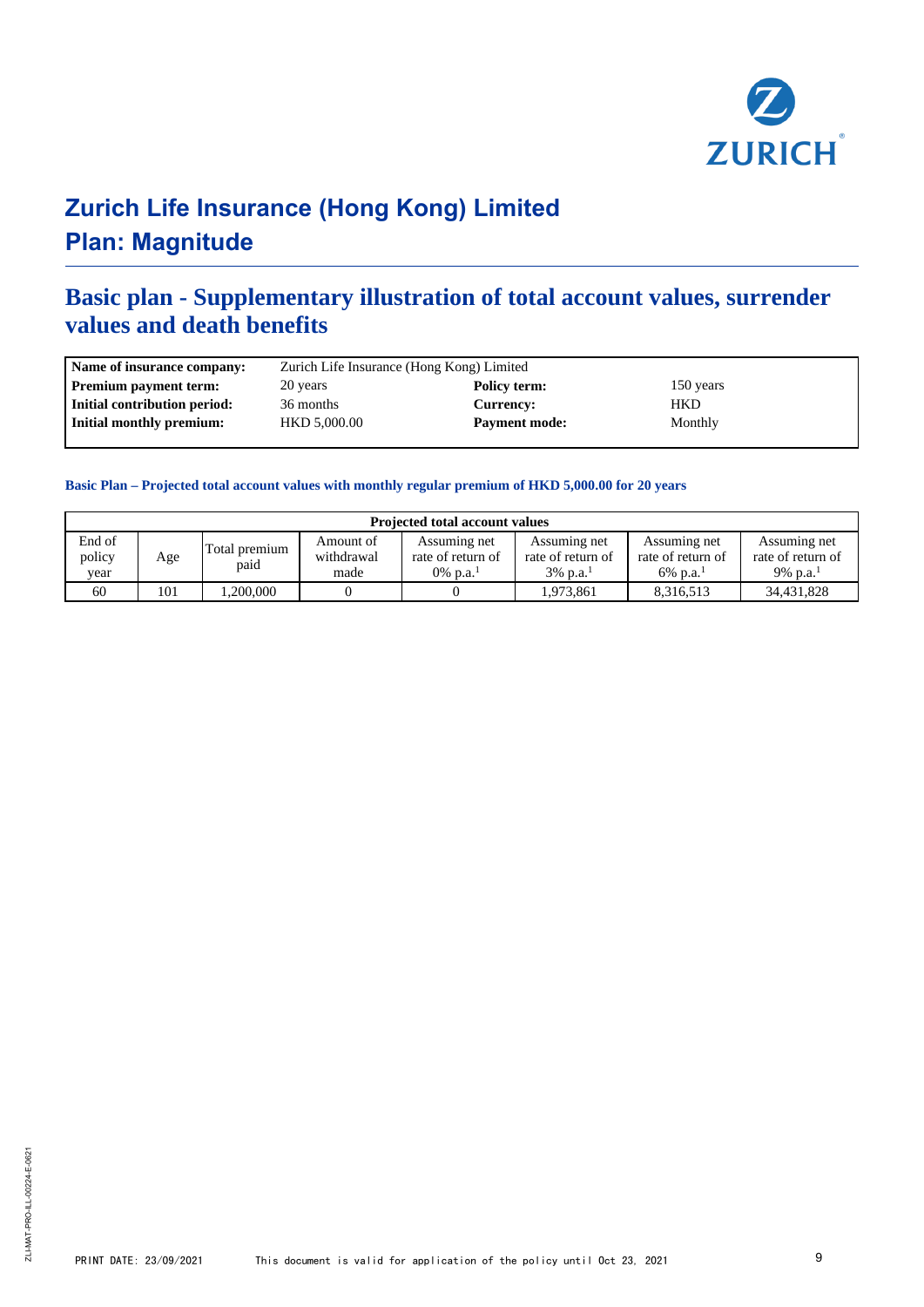

### **Basic plan - Supplementary illustration of total account values, surrender values and death benefits**

| Name of insurance company:                      | Zurich Life Insurance (Hong Kong) Limited |                      |            |  |  |  |
|-------------------------------------------------|-------------------------------------------|----------------------|------------|--|--|--|
| <b>Premium payment term:</b>                    | 20 years                                  | Policy term:         | 150 years  |  |  |  |
| Initial contribution period:                    | 36 months                                 | <b>Currency:</b>     | <b>HKD</b> |  |  |  |
| Initial monthly premium:<br><b>HKD 5.000.00</b> |                                           | <b>Payment mode:</b> | Monthly    |  |  |  |

#### **Basic Plan – Projected surrender values with monthly regular premium of HKD 5,000.00 for 20 years**

| <b>Projected surrender values</b> |     |                       |                                 |                                                 |                                                              |                                                           |                                                           |
|-----------------------------------|-----|-----------------------|---------------------------------|-------------------------------------------------|--------------------------------------------------------------|-----------------------------------------------------------|-----------------------------------------------------------|
| End of<br>policy<br>year          | Age | Total premium<br>paid | Amount of<br>withdrawal<br>made | Assuming net<br>rate of return of<br>0% $p.a.1$ | Assuming net<br>rate of return of<br>$3\%$ p.a. <sup>1</sup> | Assuming net<br>rate of return of<br>6% p.a. <sup>1</sup> | Assuming net<br>rate of return of<br>9% p.a. <sup>1</sup> |
| $\mathbf{1}$                      | 42  | 60,000                | $\mathbf{0}$                    | 31,427                                          | 31,929                                                       | 32,427                                                    | 32,921                                                    |
| $\overline{2}$                    | 43  | 120,000               | $\mathbf{0}$                    | 71,405                                          | 73,600                                                       | 75,813                                                    | 78,048                                                    |
| 3                                 | 44  | 180,000               | $\mathbf{0}$                    | 119,404                                         | 124,853                                                      | 130,427                                                   | 136,157                                                   |
| $\overline{4}$                    | 45  | 240,000               | $\mathbf{0}$                    | 171,374                                         | 181,065                                                      | 191,130                                                   | 201,609                                                   |
| 5                                 | 46  | 300,000               | $\mathbf{0}$                    | 221,533                                         | 236,854                                                      | 253,004                                                   | 270,033                                                   |
| 6                                 | 47  | 360,000               | $\boldsymbol{0}$                | 271,139                                         | 293,574                                                      | 317,559                                                   | 343,211                                                   |
| $\tau$                            | 48  | 420,000               | $\mathbf{0}$                    | 321,363                                         | 352,646                                                      | 386,560                                                   | 423,412                                                   |
| $\,8\,$                           | 49  | 480,000               | $\mathbf{0}$                    | 371,814                                         | 413,764                                                      | 459,883                                                   | 510,872                                                   |
| $\overline{9}$                    | 50  | 540,000               | $\mathbf{0}$                    | 426,210                                         | 481,709                                                      | 543,689                                                   | 613,584                                                   |
| 10                                | 51  | 600,000               | $\overline{0}$                  | 515,815                                         | 591,118                                                      | 676,561                                                   | 774,895                                                   |
| 11                                | 52  | 660,000               | $\mathbf{0}$                    | 568,181                                         | 661,804                                                      | 769,902                                                   | 897,008                                                   |
| 12                                | 53  | 720,000               | $\mathbf{0}$                    | 618,150                                         | 731,580                                                      | 864,892                                                   | 1,024,980                                                 |
| 13                                | 54  | 780,000               | $\Omega$                        | 667,230                                         | 802.329                                                      | 964.013                                                   | 1,162,299                                                 |
| 14                                | 55  | 840,000               | $\mathbf{0}$                    | 715,414                                         | 874,060                                                      | 1,067,441                                                 | 1,309,643                                                 |
| 15                                | 56  | 900,000               | $\mathbf{0}$                    | 762,693                                         | 946,785                                                      | 1,175,359                                                 | 1,467,738                                                 |
| 16                                | 57  | 960,000               | $\boldsymbol{0}$                | 809,056                                         | 1,020,512                                                    | 1,287,955                                                 | 1,637,360                                                 |
| 17                                | 58  | 1,020,000             | $\mathbf{0}$                    | 854,488                                         | 1,095,250                                                    | 1,405,426                                                 | 1,819,342                                                 |
| 18                                | 59  | 1,080,000             | $\mathbf{0}$                    | 898,969                                         | 1,171,007                                                    | 1,527,976                                                 | 2,014,575                                                 |
| 19                                | 60  | 1,140,000             | $\boldsymbol{0}$                | 942,477                                         | 1,247,791                                                    | 1,655,815                                                 | 2,224,009                                                 |
| 20                                | 61  | 1,200,000             | $\mathbf{0}$                    | 1,091,023                                       | 1,452,326                                                    | 1,940,632                                                 | 2,631,096                                                 |
| 21                                | 62  | 1,200,000             | $\mathbf{0}$                    | 1,073,009                                       | 1,472,496                                                    | 2,024,892                                                 | 2,823,034                                                 |
| 22                                | 63  | 1,200,000             | $\mathbf{0}$                    | 1,054,905                                       | 1,492,897                                                    | 2,112,741                                                 | 3,028,873                                                 |
| 23                                | 64  | 1,200,000             | $\mathbf{0}$                    | 1,036,675                                       | 1,513,526                                                    | 2,204,322                                                 | 3,249,604                                                 |
| 24                                | 65  | 1,200,000             | $\mathbf{0}$                    | 1,018,283                                       | 1,534,380                                                    | 2,299,782                                                 | 3,486,283                                                 |
| 25                                | 66  | 1,200,000             | $\mathbf{0}$                    | 999,685                                         | 1,555,454                                                    | 2,399,272                                                 | 3,740,040                                                 |
| 26                                | 67  | 1.200.000             | $\Omega$                        | 980.836                                         | 1,576,745                                                    | 2,502,951                                                 | 4,012,081                                                 |
| 27                                | 68  | 1,200,000             | $\mathbf{0}$                    | 961,680                                         | 1,598,246                                                    | 2,610,979                                                 | 4,303,693                                                 |
| 28                                | 69  | 1,200,000             | $\mathbf{0}$                    | 942,150                                         | 1,619,951                                                    | 2,723,517                                                 | 4,616,243                                                 |
| 29                                | 70  | 1,200,000             | $\boldsymbol{0}$                | 922,151                                         | 1,641,843                                                    | 2,840,721                                                 | 4,951,169                                                 |
| 30                                | 71  | 1,200,000             | $\mathbf{0}$                    | 901,554                                         | 1,663,902                                                    | 2,962,738                                                 | 5,309,982                                                 |
| 31                                | 72  | 1,200,000             | $\boldsymbol{0}$                | 880,190                                         | 1,686,098                                                    | 3,089,706                                                 | 5,694,264                                                 |
| 32                                | 73  | 1,200,000             | $\boldsymbol{0}$                | 857,908                                         | 1,708,415                                                    | 3,221,783                                                 | 6,105,726                                                 |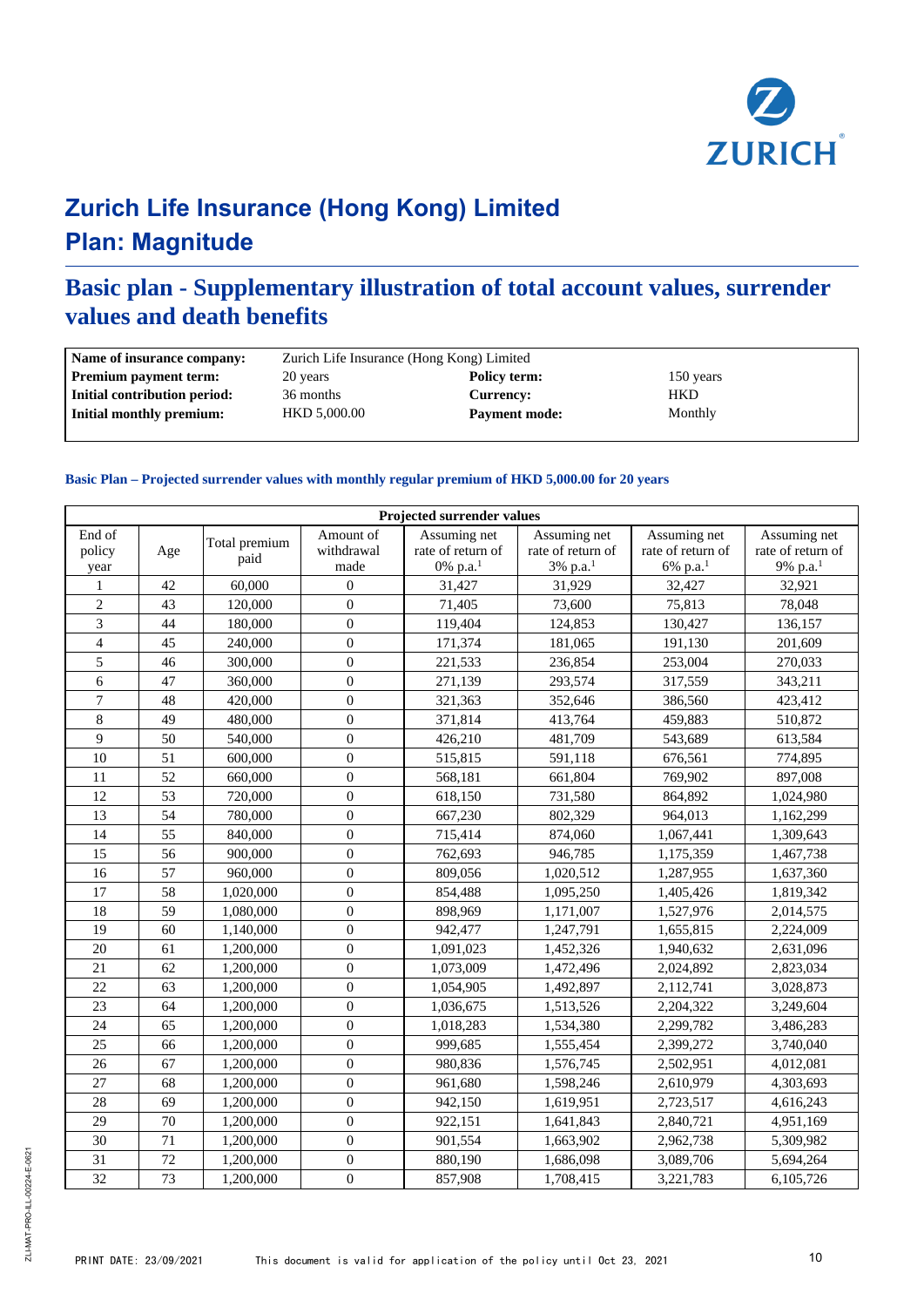

### **Basic plan - Supplementary illustration of total account values, surrender values and death benefits**

| Name of insurance company:   | Zurich Life Insurance (Hong Kong) Limited   |                  |            |  |  |  |
|------------------------------|---------------------------------------------|------------------|------------|--|--|--|
| <b>Premium payment term:</b> | 20 years                                    | Policy term:     | 150 years  |  |  |  |
| Initial contribution period: | 36 months                                   | <b>Currencv:</b> | <b>HKD</b> |  |  |  |
| Initial monthly premium:     | <b>HKD 5,000.00</b><br><b>Payment mode:</b> |                  | Monthly    |  |  |  |
|                              |                                             |                  |            |  |  |  |

#### **Basic Plan – Projected surrender values with monthly regular premium of HKD 5,000.00 for 20 years**

| Projected surrender values |     |                       |                                 |                                               |                                                           |                                                           |                                                           |
|----------------------------|-----|-----------------------|---------------------------------|-----------------------------------------------|-----------------------------------------------------------|-----------------------------------------------------------|-----------------------------------------------------------|
| End of<br>policy<br>year   | Age | Total premium<br>paid | Amount of<br>withdrawal<br>made | Assuming net<br>rate of return of<br>0% p.a.1 | Assuming net<br>rate of return of<br>3% p.a. <sup>1</sup> | Assuming net<br>rate of return of<br>6% p.a. <sup>1</sup> | Assuming net<br>rate of return of<br>9% p.a. <sup>1</sup> |
| 33                         | 74  | 1,200,000             | $\mathbf{0}$                    | 834,515                                       | 1,730,827                                                 | 3,359,116                                                 | 6,546,162                                                 |
| 34                         | 75  | 1,200,000             | $\boldsymbol{0}$                | 809,777                                       | 1,753,304                                                 | 3,501,849                                                 | 7,017,457                                                 |
| 35                         | 76  | 1,200,000             | $\overline{0}$                  | 783,412                                       | 1,775,815                                                 | 3,650,115                                                 | 7,521,587                                                 |
| 36                         | 77  | 1,200,000             | $\mathbf{0}$                    | 755,078                                       | 1,798,321                                                 | 3,804,036                                                 | 8,060,615                                                 |
| 37                         | 78  | 1,200,000             | $\overline{0}$                  | 724,355                                       | 1,820,778                                                 | 3,963,720                                                 | 8,636,688                                                 |
| 38                         | 79  | 1,200,000             | $\boldsymbol{0}$                | 690,726                                       | 1,843,136                                                 | 4,129,258                                                 | 9,252,027                                                 |
| 39                         | 80  | 1,200,000             | $\boldsymbol{0}$                | 653,550                                       | 1,865,338                                                 | 4,300,716                                                 | 9,908,920                                                 |
| 40                         | 81  | 1,200,000             | $\mathbf{0}$                    | 613,634                                       | 1,887,583                                                 | 4,478,762                                                 | 10,611,191                                                |
| 41                         | 82  | 1,200,000             | $\overline{0}$                  | 568,768                                       | 1,909,571                                                 | 4,662,903                                                 | 11,360,127                                                |
| 42                         | 83  | 1,200,000             | $\mathbf{0}$                    | 517,784                                       | 1,931,223                                                 | 4,853,126                                                 | 12,158,192                                                |
| 43                         | 84  | 1,200,000             | $\overline{0}$                  | 459,185                                       | 1,952,447                                                 | 5,049,371                                                 | 13,007,843                                                |
| 44                         | 85  | 1,200,000             | $\boldsymbol{0}$                | 391,032                                       | 1,973,143                                                 | 5,251,522                                                 | 13,911,496                                                |
| 45                         | 86  | 1,200,000             | $\overline{0}$                  | 310,785                                       | 1,993,195                                                 | 5,459,400                                                 | 14,871,481                                                |
| 46                         | 87  | 1,200,000             | $\overline{0}$                  | 223,746                                       | 2,013,379                                                 | 5,675,306                                                 | 15,897,149                                                |
| 47                         | 88  | 1,200,000             | $\boldsymbol{0}$                | 62,630                                        | 2,027,444                                                 | 5,881,407                                                 | 16,940,718                                                |
| 48                         | 89  | 1,200,000             | $\mathbf{0}$                    | $\mathbf{0}$                                  | 2,039,719                                                 | 6,089,357                                                 | 18,036,099                                                |
| 49                         | 90  | 1,200,000             | $\overline{0}$                  | $\Omega$                                      | 2,049,940                                                 | 6,298,118                                                 | 19,182,386                                                |
| 50                         | 91  | 1,200,000             | $\overline{0}$                  | $\mathbf{0}$                                  | 2,059,883                                                 | 6,512,997                                                 | 20,398,271                                                |
| 51                         | 92  | 1,200,000             | $\overline{0}$                  | $\mathbf{0}$                                  | 2,067,425                                                 | 6,727,238                                                 | 21,665,558                                                |
| 52                         | 93  | 1,200,000             | $\overline{0}$                  | $\mathbf{0}$                                  | 2,072,240                                                 | 6,939,301                                                 | 22,981,028                                                |
| 53                         | 94  | 1,200,000             | $\mathbf{0}$                    | $\mathbf{0}$                                  | 2,073,973                                                 | 7,147,388                                                 | 24,340,064                                                |
| 54                         | 95  | 1,200,000             | $\overline{0}$                  | $\Omega$                                      | 2,072,238                                                 | 7,349,413                                                 | 25,736,392                                                |
| 55                         | 96  | 1,200,000             | $\boldsymbol{0}$                | $\mathbf{0}$                                  | 2,067,855                                                 | 7,547,476                                                 | 27,177,992                                                |
| 56                         | 97  | 1,200,000             | $\boldsymbol{0}$                | $\boldsymbol{0}$                              | 2,059,291                                                 | 7,735,136                                                 | 28,642,058                                                |
| 57                         | 98  | 1,200,000             | $\overline{0}$                  | $\mathbf{0}$                                  | 2,046,090                                                 | 7,909,400                                                 | 30,116,219                                                |
| 58                         | 99  | 1,200,000             | $\boldsymbol{0}$                | $\mathbf{0}$                                  | 2,027,776                                                 | 8,066,917                                                 | 31,585,307                                                |
| 59                         | 100 | 1,200,000             | $\mathbf{0}$                    | $\mathbf{0}$                                  | 2,003,863                                                 | 8,203,974                                                 | 33,031,054                                                |
| 60                         | 101 | 1,200,000             | $\boldsymbol{0}$                | $\boldsymbol{0}$                              | 1,973,861                                                 | 8,316,513                                                 | 34,431,828                                                |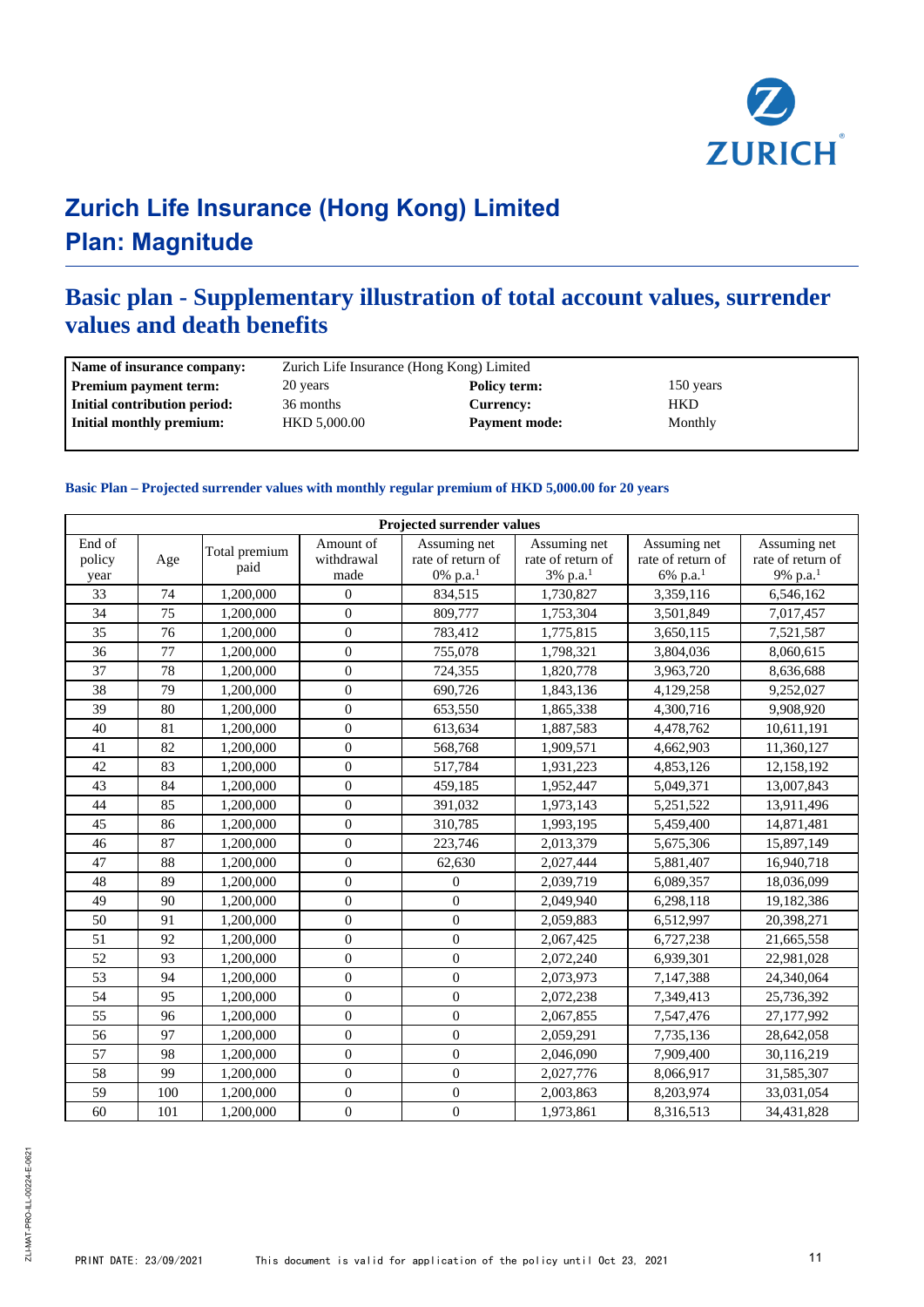

### **Basic plan - Supplementary illustration of total account values, surrender values and death benefits**

| Name of insurance company:   | Zurich Life Insurance (Hong Kong) Limited |                      |           |  |  |  |
|------------------------------|-------------------------------------------|----------------------|-----------|--|--|--|
| <b>Premium payment term:</b> | 20 years                                  | Policy term:         | 150 years |  |  |  |
| Initial contribution period: | 36 months                                 | <b>Currency:</b>     | HKD       |  |  |  |
| Initial monthly premium:     | HKD 5,000.00                              | <b>Payment mode:</b> | Monthly   |  |  |  |

#### **Basic Plan – Projected death benefits with monthly regular premium of HKD 5,000.00 for 20 years**

| <b>Projected death benefits</b> |     |                       |                                 |                                               |                                                           |                                                           |                                                           |
|---------------------------------|-----|-----------------------|---------------------------------|-----------------------------------------------|-----------------------------------------------------------|-----------------------------------------------------------|-----------------------------------------------------------|
| End of<br>policy<br>year        | Age | Total premium<br>paid | Amount of<br>withdrawal<br>made | Assuming net<br>rate of return of<br>0% p.a.1 | Assuming net<br>rate of return of<br>3% p.a. <sup>1</sup> | Assuming net<br>rate of return of<br>6% p.a. <sup>1</sup> | Assuming net<br>rate of return of<br>9% p.a. <sup>1</sup> |
| 1                               | 42  | 60,000                | $\overline{0}$                  | 60,547                                        | 61,516                                                    | 62,475                                                    | 63,427                                                    |
| $\overline{2}$                  | 43  | 120,000               | $\mathbf{0}$                    | 120,000                                       | 120,374                                                   | 123,993                                                   | 127,649                                                   |
| 3                               | 44  | 180,000               | $\Omega$                        | 180,000                                       | 180,000                                                   | 184,567                                                   | 192,675                                                   |
| $\overline{\mathbf{4}}$         | 45  | 240,000               | $\mathbf{0}$                    | 240,000                                       | 240,000                                                   | 246,144                                                   | 260,486                                                   |
| 5                               | 46  | 300,000               | $\boldsymbol{0}$                | 300,000                                       | 300,000                                                   | 310,436                                                   | 332,968                                                   |
| 6                               | 47  | 360,000               | $\overline{0}$                  | 360,000                                       | 360,000                                                   | 377,554                                                   | 410,450                                                   |
| $\overline{7}$                  | 48  | 420,000               | $\mathbf{0}$                    | 420,000                                       | 420,000                                                   | 447,612                                                   | 493,284                                                   |
| $\,8\,$                         | 49  | 480,000               | $\boldsymbol{0}$                | 480,000                                       | 480,000                                                   | 520,728                                                   | 581,847                                                   |
| 9                               | 50  | 540,000               | $\mathbf{0}$                    | 540,000                                       | 540,000                                                   | 597,027                                                   | 676,541                                                   |
| 10                              | 51  | 600,000               | $\mathbf{0}$                    | 600,000                                       | 622,640                                                   | 712,817                                                   | 816,638                                                   |
| 11                              | 52  | 660,000               | $\mathbf{0}$                    | 660,000                                       | 694,895                                                   | 808,397                                                   | 941,858                                                   |
| 12                              | 53  | 720,000               | $\Omega$                        | 720,000                                       | 768.159                                                   | 908,136                                                   | 1,076,229                                                 |
| 13                              | 54  | 780,000               | $\mathbf{0}$                    | 780,000                                       | 842,445                                                   | 1,012,214                                                 | 1,220,414                                                 |
| 14                              | 55  | 840,000               | $\mathbf{0}$                    | 840,000                                       | 917,764                                                   | 1,120,813                                                 | 1,375,125                                                 |
| 15                              | 56  | 900,000               | $\mathbf{0}$                    | 900,000                                       | 994,124                                                   | 1,234,127                                                 | 1,541,124                                                 |
| 16                              | 57  | 960,000               | $\mathbf{0}$                    | 960,000                                       | 1,071,537                                                 | 1,352,353                                                 | 1,719,228                                                 |
| 17                              | 58  | 1,020,000             | $\mathbf{0}$                    | 1,020,000                                     | 1,150,012                                                 | 1,475,697                                                 | 1,910,309                                                 |
| 18                              | 59  | 1,080,000             | $\overline{0}$                  | 1,080,000                                     | 1,229,557                                                 | 1,604,375                                                 | 2,115,303                                                 |
| 19                              | 60  | 1,140,000             | $\mathbf{0}$                    | 1,140,000                                     | 1,310,180                                                 | 1,738,605                                                 | 2,335,210                                                 |
| 20                              | 61  | 1,200,000             | $\boldsymbol{0}$                | 1,200,000                                     | 1,524,942                                                 | 2,037,663                                                 | 2,762,650                                                 |
| 21                              | 62  | 1,200,000             | $\overline{0}$                  | 1,200,000                                     | 1,546,121                                                 | 2,126,137                                                 | 2,964,185                                                 |
| 22                              | 63  | 1,200,000             | $\mathbf{0}$                    | 1,200,000                                     | 1,567,542                                                 | 2,218,378                                                 | 3,180,317                                                 |
| 23                              | 64  | 1,200,000             | $\mathbf{0}$                    | 1,200,000                                     | 1,589,203                                                 | 2,314,538                                                 | 3,412,084                                                 |
| 24                              | 65  | 1,200,000             | $\mathbf{0}$                    | 1,200,000                                     | 1,611,099                                                 | 2,414,771                                                 | 3,660,597                                                 |
| 25                              | 66  | 1,200,000             | $\mathbf{0}$                    | 1,200,000                                     | 1,633,227                                                 | 2,519,236                                                 | 3,927,042                                                 |
| 26                              | 67  | 1,200,000             | $\mathbf{0}$                    | 1,200,000                                     | 1,655,582                                                 | 2,628,099                                                 | 4,212,685                                                 |
| 27                              | 68  | 1,200,000             | $\Omega$                        | 1,200,000                                     | 1,678,159                                                 | 2,741,528                                                 | 4,518,878                                                 |
| 28                              | 69  | 1,200,000             | $\mathbf{0}$                    | 1,200,000                                     | 1,700,948                                                 | 2,859,693                                                 | 4,847,055                                                 |
| 29                              | 70  | 1,200,000             | $\boldsymbol{0}$                | 1,200,000                                     | 1,723,935                                                 | 2,982,757                                                 | 5,198,727                                                 |
| 30                              | 71  | 1,200,000             | $\mathbf{0}$                    | 1,200,000                                     | 1,747,097                                                 | 3,110,875                                                 | 5,575,481                                                 |
| 31                              | 72  | 1,200,000             | $\mathbf{0}$                    | 1,200,000                                     | 1,770,403                                                 | 3,244,191                                                 | 5,978,977                                                 |
| 32                              | 73  | 1,200,000             | $\boldsymbol{0}$                | 1,200,000                                     | 1,793,836                                                 | 3,382,872                                                 | 6,411,012                                                 |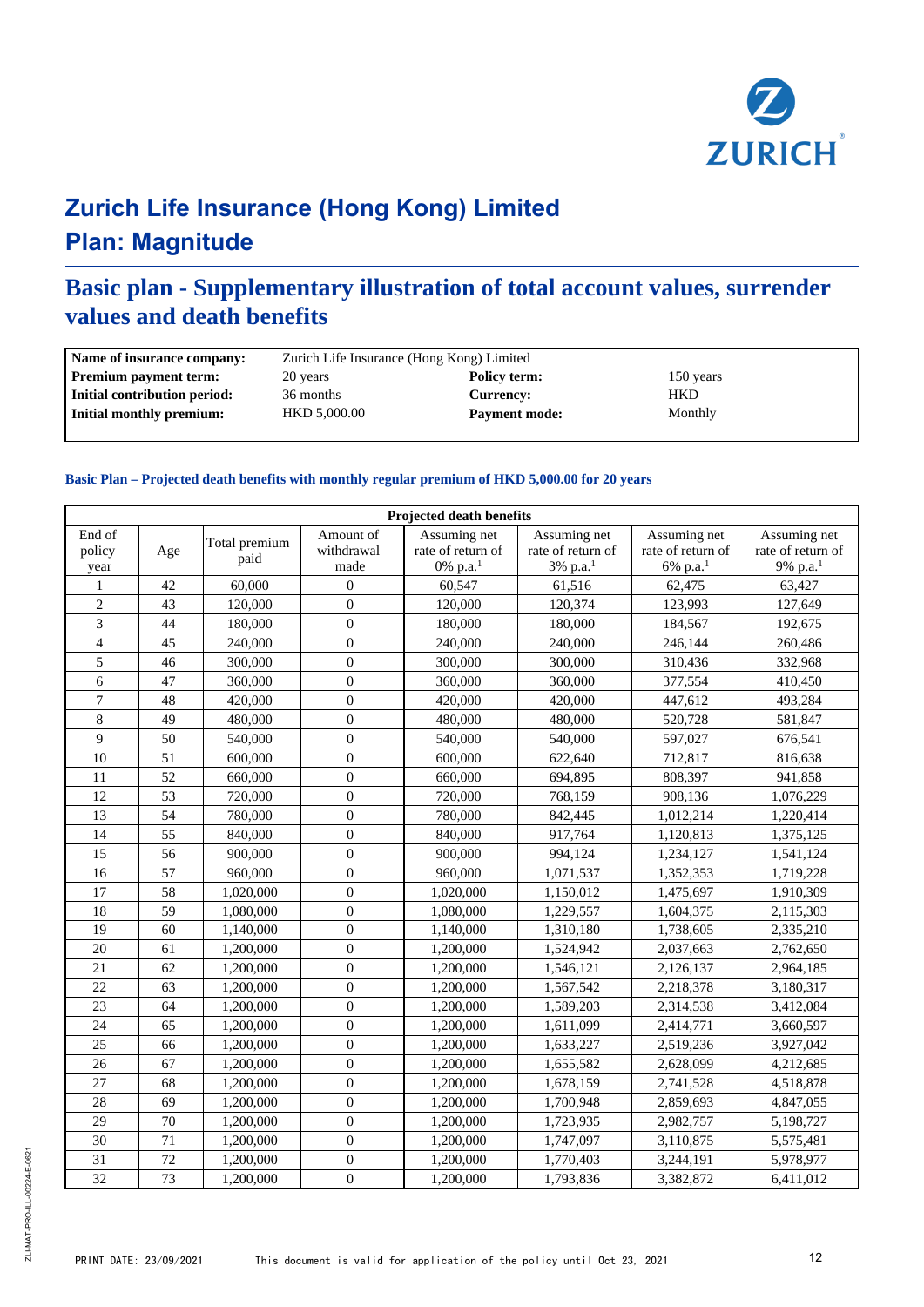

### **Basic plan - Supplementary illustration of total account values, surrender values and death benefits**

| Name of insurance company:   | Zurich Life Insurance (Hong Kong) Limited   |                  |            |  |  |
|------------------------------|---------------------------------------------|------------------|------------|--|--|
| <b>Premium payment term:</b> | 20 years                                    | Policy term:     | 150 years  |  |  |
| Initial contribution period: | 36 months                                   | <b>Currency:</b> | <b>HKD</b> |  |  |
| Initial monthly premium:     | <b>HKD 5,000.00</b><br><b>Payment mode:</b> |                  | Monthly    |  |  |
|                              |                                             |                  |            |  |  |

#### **Basic Plan – Projected death benefits with monthly regular premium of HKD 5,000.00 for 20 years**

| <b>Projected death benefits</b> |     |                       |                                 |                                                           |                                               |                                                           |                                                           |
|---------------------------------|-----|-----------------------|---------------------------------|-----------------------------------------------------------|-----------------------------------------------|-----------------------------------------------------------|-----------------------------------------------------------|
| End of<br>policy<br>year        | Age | Total premium<br>paid | Amount of<br>withdrawal<br>made | Assuming net<br>rate of return of<br>0% p.a. <sup>1</sup> | Assuming net<br>rate of return of<br>3% p.a.1 | Assuming net<br>rate of return of<br>6% p.a. <sup>1</sup> | Assuming net<br>rate of return of<br>9% p.a. <sup>1</sup> |
| 33                              | 74  | 1,200,000             | $\mathbf{0}$                    | 1,200,000                                                 | 1,817,368                                     | 3,527,072                                                 | 6,873,470                                                 |
| 34                              | 75  | 1,200,000             | $\overline{0}$                  | 1,200,000                                                 | 1,840,969                                     | 3,676,941                                                 | 7,368,330                                                 |
| 35                              | 76  | 1,200,000             | $\theta$                        | 1,200,000                                                 | 1,864,606                                     | 3,832,620                                                 | 7,897,666                                                 |
| 36                              | 77  | 1,200,000             | $\overline{0}$                  | 1,200,000                                                 | 1,888,237                                     | 3,994,237                                                 | 8,463,646                                                 |
| 37                              | 78  | 1,200,000             | $\overline{0}$                  | 1,200,000                                                 | 1,911,817                                     | 4,161,906                                                 | 9,068,523                                                 |
| 38                              | 79  | 1,200,000             | $\overline{0}$                  | 1,200,000                                                 | 1,935,293                                     | 4,335,721                                                 | 9,714,629                                                 |
| 39                              | 80  | 1,200,000             | $\mathbf{0}$                    | 1,200,000                                                 | 1,958,605                                     | 4,515,752                                                 | 10,404,366                                                |
| 40                              | 81  | 1,200,000             | $\mathbf{0}$                    | 1,200,000                                                 | 1,981,962                                     | 4,702,700                                                 | 11,141,751                                                |
| 41                              | 82  | 1,200,000             | $\overline{0}$                  | 1,200,000                                                 | 2,005,049                                     | 4,896,049                                                 | 11,928,133                                                |
| 42                              | 83  | 1,200,000             | $\mathbf{0}$                    | 1,200,000                                                 | 2,027,784                                     | 5,095,783                                                 | 12,766,101                                                |
| 43                              | 84  | 1,200,000             | $\overline{0}$                  | 1,200,000                                                 | 2,050,070                                     | 5,301,839                                                 | 13,658,235                                                |
| 44                              | 85  | 1,200,000             | $\overline{0}$                  | 1,200,000                                                 | 2,071,800                                     | 5,514,098                                                 | 14,607,071                                                |
| 45                              | 86  | 1,200,000             | $\boldsymbol{0}$                | 1,200,000                                                 | 2,092,855                                     | 5,732,370                                                 | 15,615,055                                                |
| 46                              | 87  | 1,200,000             | $\mathbf{0}$                    | 1,200,000                                                 | 2,114,048                                     | 5,959,072                                                 | 16,692,007                                                |
| 47                              | 88  | 1,200,000             | $\overline{0}$                  | 1,200,000                                                 | 2,128,816                                     | 6,175,478                                                 | 17,787,754                                                |
| 48                              | 89  | 1,200,000             | $\theta$                        | $\theta$                                                  | 2,141,705                                     | 6,393,825                                                 | 18,937,904                                                |
| 49                              | 90  | 1,200,000             | $\overline{0}$                  | $\overline{0}$                                            | 2,152,437                                     | 6,613,024                                                 | 20,141,505                                                |
| 50                              | 91  | 1,200,000             | $\boldsymbol{0}$                | $\boldsymbol{0}$                                          | 2,162,877                                     | 6,838,647                                                 | 21,418,184                                                |
| 51                              | 92  | 1,200,000             | $\overline{0}$                  | $\overline{0}$                                            | 2,170,796                                     | 7,063,600                                                 | 22,748,836                                                |
| 52                              | 93  | 1,200,000             | $\overline{0}$                  | $\overline{0}$                                            | 2,175,852                                     | 7,286,266                                                 | 24,130,080                                                |
| 53                              | 94  | 1,200,000             | $\overline{0}$                  | $\overline{0}$                                            | 2,177,671                                     | 7,504,758                                                 | 25,557,068                                                |
| 54                              | 95  | 1,200,000             | $\mathbf{0}$                    | $\mathbf{0}$                                              | 2,175,850                                     | 7,716,884                                                 | 27,023,212                                                |
| 55                              | 96  | 1,200,000             | $\overline{0}$                  | $\overline{0}$                                            | 2,171,248                                     | 7,924,850                                                 | 28,536,892                                                |
| 56                              | 97  | 1,200,000             | $\boldsymbol{0}$                | $\boldsymbol{0}$                                          | 2,162,256                                     | 8,121,893                                                 | 30,074,161                                                |
| 57                              | 98  | 1,200,000             | $\overline{0}$                  | $\overline{0}$                                            | 2,148,394                                     | 8,304,870                                                 | 31,622,030                                                |
| 58                              | 99  | 1,200,000             | $\overline{0}$                  | $\mathbf{0}$                                              | 2,129,165                                     | 8,470,263                                                 | 33,164,572                                                |
| 59                              | 100 | 1,200,000             | $\theta$                        | $\mathbf{0}$                                              | 2,104,057                                     | 8,614,173                                                 | 34,682,607                                                |
| 60                              | 101 | 1,200,000             | $\boldsymbol{0}$                | $\boldsymbol{0}$                                          | 2,072,554                                     | 8,732,339                                                 | 36,153,419                                                |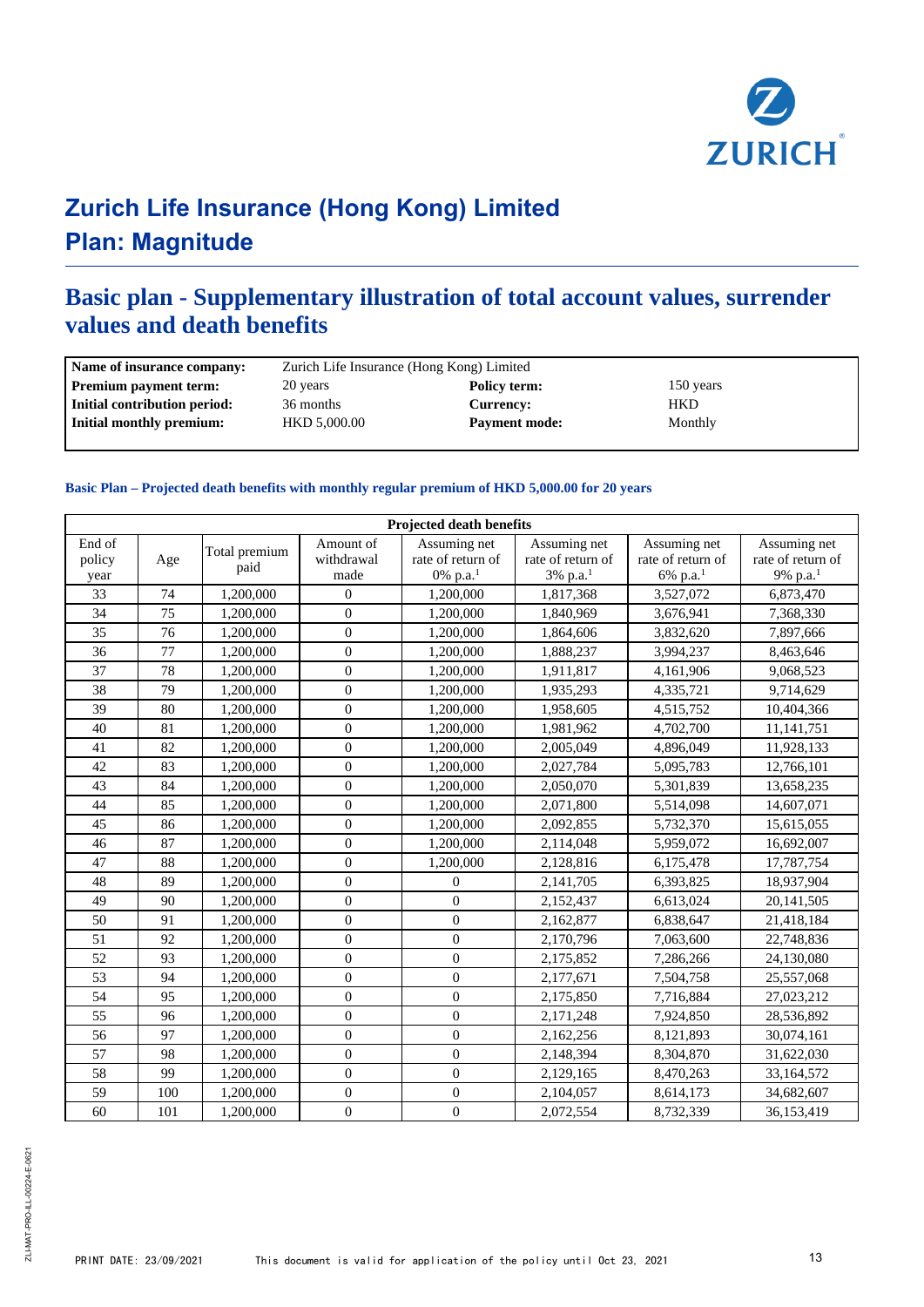

### **Supplementary illustration of total account values, surrender values and death benefits**

#### **Explanation notes**

- 1. The Total Account Values, Surrender Values and Death Benefits shown in the above illustration are calculated based on the net rates of return. However, the net rates of return are net of any underlying fund charges levied by fund houses which vary with different underlying funds. Assuming the underlying fund charges are 1.50% p.a., the gross rates of return on the underlying assets of the underlying funds used in this illustration are therefore 1.50% p.a., 4.50% p.a., 7.50% p.a. and 10.50% p.a. respectively.For details of underlying fund charges, please refer to the offering documents of the underlying funds. Please note that this illustration might not be relevant to the actual rates of return, which depend on your chosen investment choices. Please consult your licensed insurance intermediary for further details. If you select any investment choices linked to a money market fund or a fixed income fund, the above returns in the growth scenarios would be considered higher in many cases and unlikely to be achieved should low interest rate environment persists. You are strongly encouraged to consult your financial professional who could provide further information on these underlying funds - both for your initial and subsequent investment choices selections.
- 2. Welcome bonus, loyalty bonus and fees and charges have been reflected in the total account values, surrender values and death benefits illustrated above. In the event of policy cancellation within the cooling-off period, you will not be entitled to any bonus. In the event of lapsation or surrender within the Welcome Bonus Claw-Back Period or any premium due within the Welcome Bonus Claw-Back Period is not fully paid; or the life insured is suicided in the first policy year with no contingent life insured assigned, the original amount of welcome bonus credited will be clawed back by us. Surrender charge will be applied to the remaining balance of account value after the claw-back. Please refer to the product brochure for the details for welcome bonus, loyalty bonus and fees and charges of the ILAS policy.
- 3. When reviewing this illustration, please bear in mind that the cost of living is likely to be higher in the future than it is today due to inflation.
- 4. The above figures assume that (i) regular premiums due are paid in full on time; and (ii) no reduction in regular premium has been made.

**Under the assumed net rate of return at 0% p.a., your ILAS policy will remain in force until the 47th policy year. The ILAS policy will be terminated afterwards. Your ILAS policy may also be terminated under other adverse investment scenarios. If the actual investment return is below the above assumed net rate of return, the ILAS policy may be terminated earlier than above policy year. You could lose all your premiums paid and benefits accrued if any condition of automatic early termination is triggered.**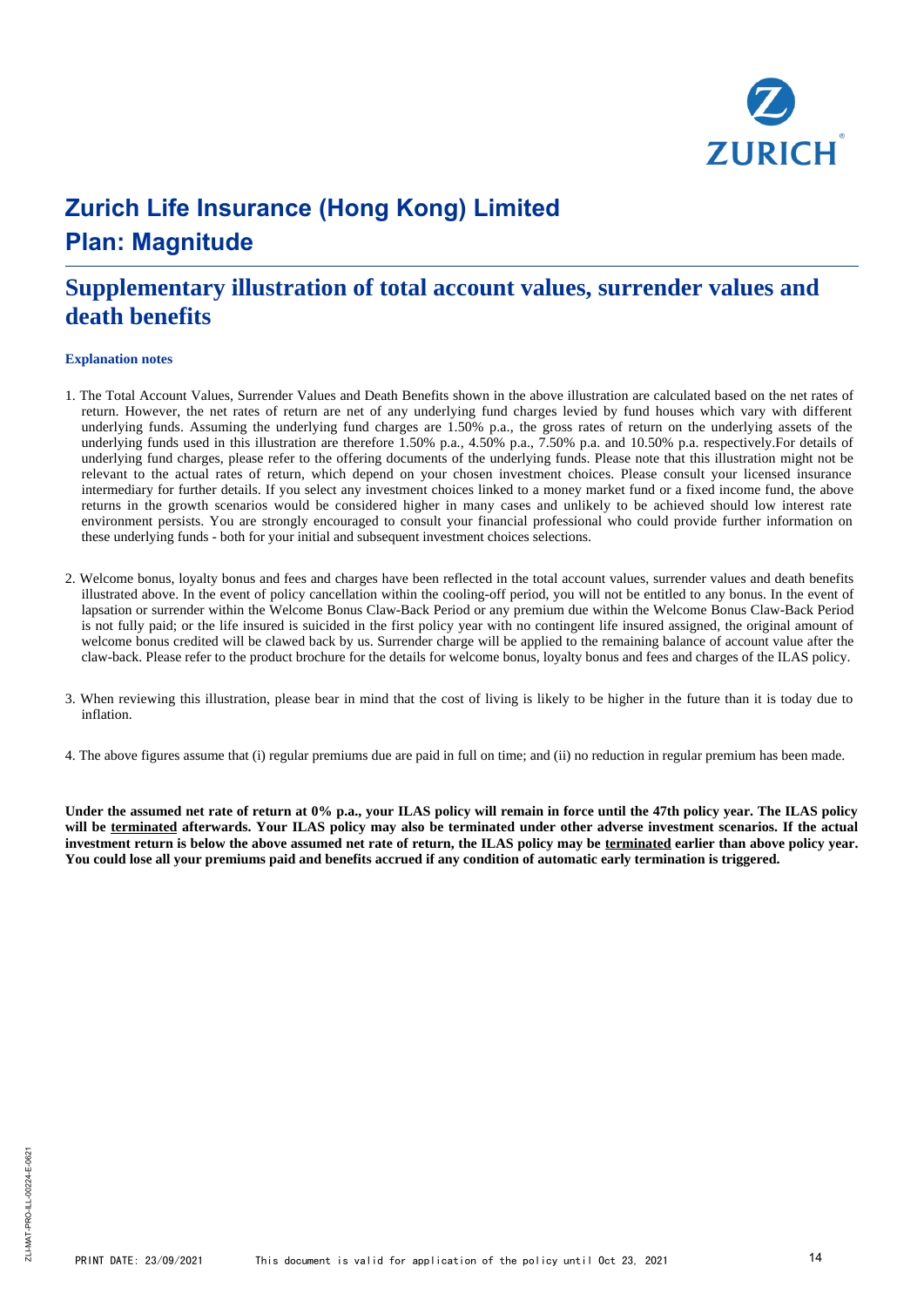

### **Basic plan - Schedule of fees and charges**

| Name of insurance company:   |              | Zurich Life Insurance (Hong Kong) Limited |            |  |  |  |
|------------------------------|--------------|-------------------------------------------|------------|--|--|--|
| <b>Premium payment term:</b> | 20 years     | Policy term:                              | 150 years  |  |  |  |
| Initial contribution period: | 36 months    | Currency:                                 | <b>HKD</b> |  |  |  |
| Initial monthly premium:     | HKD 5,000.00 | <b>Payment mode:</b>                      | Monthly    |  |  |  |
|                              |              |                                           |            |  |  |  |

| Charges |                                    | Policy year                                                                                     | Applicable rates                                                                     |  |
|---------|------------------------------------|-------------------------------------------------------------------------------------------------|--------------------------------------------------------------------------------------|--|
|         | Expense recoupment charge $1 - 10$ | 5.6%/12 of initial account value per month                                                      |                                                                                      |  |
|         | Cost of insurance                  | Please refer to "Schedule of indicative standard cost of insurance rate" section in appendix A. |                                                                                      |  |
|         | Surrender charge                   | Please refer to "Schedule of applicable surrender charge rate" section in appendix B.           |                                                                                      |  |
|         | Administration charge              | $1 - 10$<br>thereafter                                                                          | 1.7%/12 of total account value per month<br>1.5%/12 of total account value per month |  |

For details of fees and charges, please refer to the offering documents of Magnitude.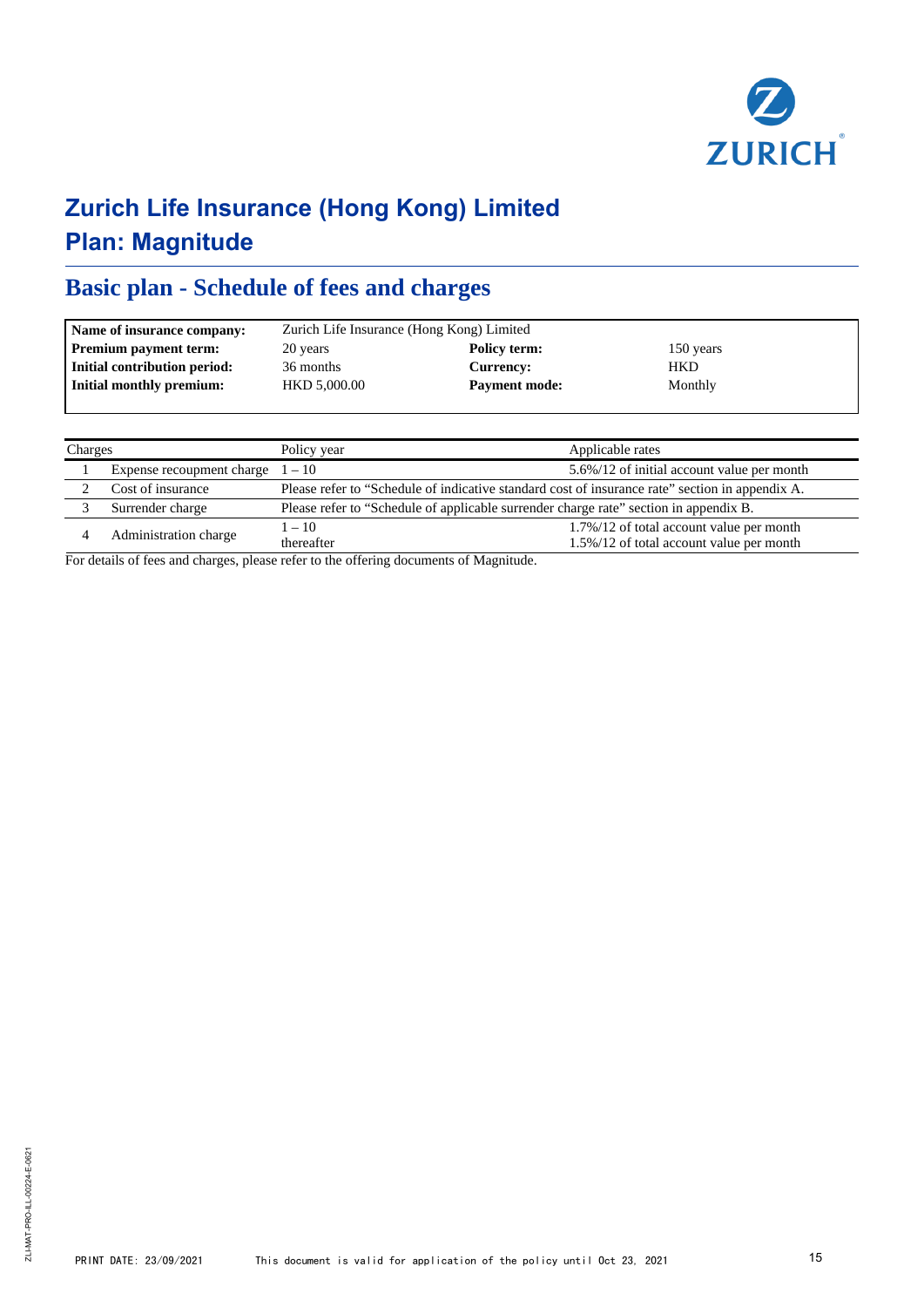

### **Basic plan - Schedule of fees and charges**

| Name of insurance company:   |                          | Zurich Life Insurance (Hong Kong) Limited |            |  |  |  |  |
|------------------------------|--------------------------|-------------------------------------------|------------|--|--|--|--|
| <b>Premium payment term:</b> | Policy term:<br>20 years |                                           | 150 years  |  |  |  |  |
| Initial contribution period: | 36 months                | Currency:                                 | <b>HKD</b> |  |  |  |  |
| Initial monthly premium:     | HKD 5,000.00             | <b>Payment mode:</b>                      | Monthly    |  |  |  |  |
|                              |                          |                                           |            |  |  |  |  |

#### **Appendix A: Schedule of indicative standard cost of insurance rate**

|                | Standard rate of annual cost of insurance ("COI") rate |     |                                 |     |                                 |     |                                 |     |                                 |
|----------------|--------------------------------------------------------|-----|---------------------------------|-----|---------------------------------|-----|---------------------------------|-----|---------------------------------|
| Age            | Annual COI<br>rate <sup>2</sup>                        | Age | Annual COI<br>rate <sup>2</sup> | Age | Annual COI<br>rate <sup>2</sup> | Age | Annual COI<br>rate <sup>2</sup> | Age | Annual COI<br>rate <sup>2</sup> |
| 1              | 2.0000                                                 | 21  | 5.2493                          | 41  | 9.7773                          | 61  | 15.1135                         | 81  | 59.2773                         |
| $\overline{c}$ | 0.7308                                                 | 22  | 5.4801                          | 42  | 9.8608                          | 62  | 15.7745                         | 82  | 65.4045                         |
| 3              | 0.9616                                                 | 23  | 5.7109                          | 43  | 9.9524                          | 63  | 16.4969                         | 83  | 72.2788                         |
| 4              | 1.1924                                                 | 24  | 5.9417                          | 44  | 10.0521                         | 64  | 17.2838                         | 84  | 79.9912                         |
| 5              | 1.4232                                                 | 25  | 6.1725                          | 45  | 10.1595                         | 65  | 18.1399                         | 85  | 88.6425                         |
| 6              | 1.6540                                                 | 26  | 6.4033                          | 46  | 10.2761                         | 66  | 19.0660                         | 86  | 89.3491                         |
| 7              | 1.8848                                                 | 27  | 6.6341                          | 47  | 10.4028                         | 67  | 20.0699                         | 87  | 151.5233                        |
| $\,$ 8 $\,$    | 2.1156                                                 | 28  | 6.8649                          | 48  | 10.5426                         | 68  | 21.1873                         | 88  | 169.9896                        |
| 9              | 2.3464                                                 | 29  | 7.0957                          | 49  | 10.6994                         | 69  | 22.4875                         | 89  | 190.7073                        |
| 10             | 2.5772                                                 | 30  | 7.3265                          | 50  | 10.8764                         | 70  | 24.0396                         | 90  | 193.8918                        |
| 11             | 2.8080                                                 | 31  | 7.5573                          | 51  | 11.0770                         | 71  | 25.9144                         | 91  | 217.5217                        |
| 12             | 3.0388                                                 | 32  | 7.7881                          | 52  | 11.3038                         | 72  | 27.9758                         | 92  | 244.0320                        |
| 13             | 3.2696                                                 | 33  | 8.0189                          | 53  | 11.5618                         | 73  | 30.2884                         | 93  | 273.7727                        |
| 14             | 3.5004                                                 | 34  | 8.2497                          | 54  | 11.8544                         | 74  | 32.8832                         | 94  | 307.1387                        |
| 15             | 3.7312                                                 | 35  | 8.4805                          | 55  | 12.1845                         | 75  | 35.7938                         | 95  | 332.6885                        |
| 16             | 3.9620                                                 | 36  | 8.7113                          | 56  | 12.5566                         | 76  | 39.0597                         | 96  | 373.2346                        |
| 17             | 4.1928                                                 | 37  | 8.9421                          | 57  | 12.9744                         | 77  | 42.7230                         | 97  | 418.7225                        |
| 18             | 4.4236                                                 | 38  | 9.1729                          | 58  | 13.4426                         | 78  | 46.8326                         | 98  | 469.7532                        |
| 19             | 4.6544                                                 | 39  | 9.4037                          | 59  | 13.9642                         | 79  | 51.4438                         | 99  | 527.0034                        |
| 20             | 4.8852                                                 | 40  | 9.7017                          | 60  | 14.5116                         | 80  | 53.8154                         | 100 | 591.2311                        |

1. Sum at risk is the difference between the death benefit minus total account value.

2. The above indicative COI rates are for illustration purpose only. We reserve the right to adjust the COI rate applicable to you. Please contact your licensed insurance intermediary for the rates applicable to you.

3. For details, please refer to the offering documents of Magnitude.